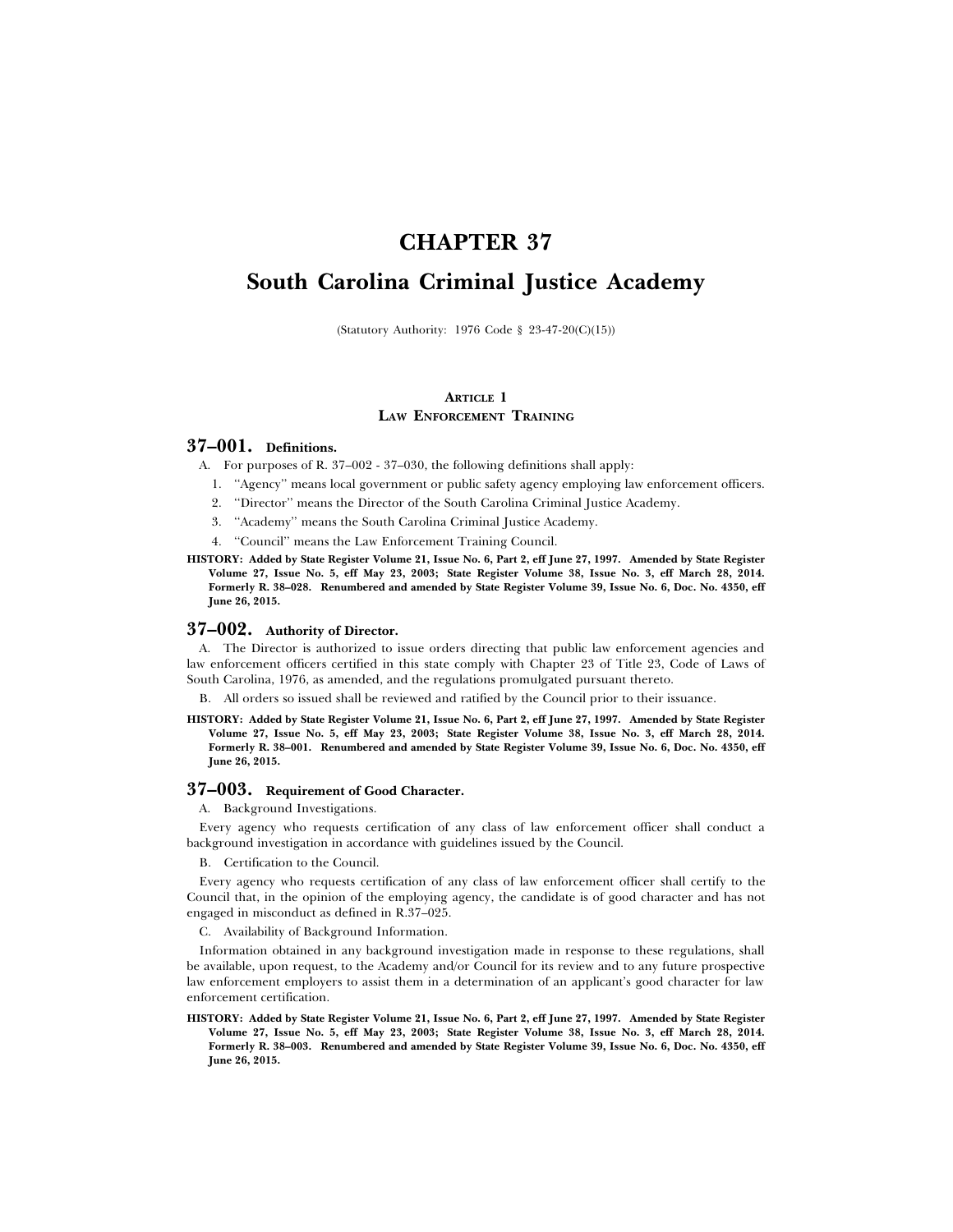# **37–004. Certification.**

Certification will occur upon the successful completion of the prescribed training course as set out in R.37–005. No candidate may be certified in more than one class at any one time and certification shall be that required for the most recent employing agency.

**HISTORY: Added by State Register Volume 21, Issue No. 6, Part 2, eff June 27, 1997. Amended by State Register Volume 27, Issue No. 5, eff May 23, 2003; State Register Volume 38, Issue No. 3, eff March 28, 2014. Formerly R. 38–006. Renumbered and amended by State Register Volume 39, Issue No. 6, Doc. No. 4350, eff June 26, 2015.**

# **37–005. Training Requirements for Basic Law Enforcement Certification.**

A. Class 1 Certifications

1. Candidates for basic certification as law enforcement officers with full powers shall successfully complete a training program as approved by the Council and will be certified as Class 1-LE.

2. Candidates for basic certification as both law enforcement officers with full powers and as local detention facility officers shall successfully complete the requirements to be certified as Class 1-LE and Class 2-LCO and will be certified as Class 1-LECO.

B. Class 2 Certifications

1. Candidates for basic certification as local detention facility officers shall successfully complete a training program as approved by the Council and will be certified as Class 2-LCO.

2. Candidates for basic certification as correctional officers with the Department of Corrections shall successfully complete a training program as approved by the Council and will be certified as Class 2-SCO.

3. Candidates for basic certification as juvenile correction officers with the Department of Juvenile Justice shall successfully complete a training program as approved by the Council and will be certified as Class 2-JCO.

C. Class 3 Certifications. Candidates for basic certification as law enforcement officers with limited powers of arrest or special duties shall successfully complete a training program as approved by the Council and will be certified as Class 3-SLE.

**HISTORY: Added by State Register Volume 21, Issue No. 6, Part 2, eff June 27, 1997. Amended by State Register Volume 27, Issue No. 5, eff May 23, 2003; State Register Volume 38, Issue No. 3, eff March 28, 2014. Formerly R. 38–007. Renumbered and amended by State Register Volume 39, Issue No. 6, Doc. No. 4350, eff June 26, 2015.**

# **37–006. Equivalent Training.**

A. Other States

All candidates who have received law enforcement training in other states shall submit satisfactory proof of successful completion and a verified copy of the courses taken. Training will be reviewed on a case by case basis and each candidate will be given credit for any training deemed to be equivalent to training offered by the Academy. All candidates must successfully complete a training program approved by the Council.

B. Federal Training

All candidates who have received law enforcement training with U.S. federal agencies shall submit satisfactory proof of successful completion and a verified copy of the courses taken. Training will be reviewed on a case by case basis and each candidate will be given credit for any training deemed to be equivalent to training offered by the Academy. All candidates must successfully complete a training program approved by the Council.

#### C. Military Training

All candidates who have received law enforcement training as U.S. military police shall submit satisfactory proof of successful completion and a verified copy of the courses taken. Training will be reviewed on a case by case basis and each candidate will be given credit for any training deemed to be equivalent to training offered by the Academy. All candidates must successfully complete a training program approved by the Council.

D. Prior Training with Break in Service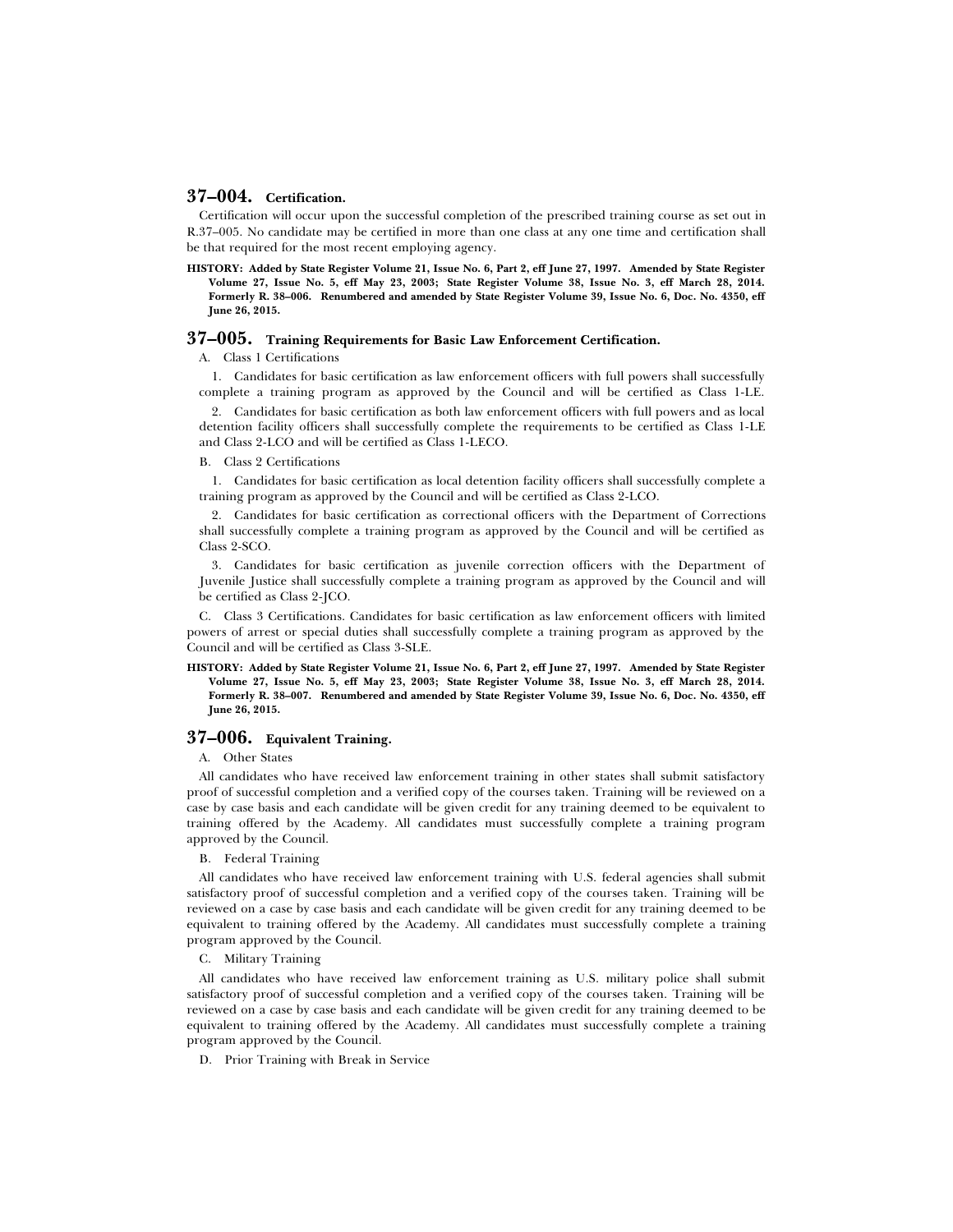1. All certification lapses when an individual terminates active law enforcement duty and break in service time immediately begins to accrue.

2. A candidate with a break in service of less than one year will be re-certified by the Academy upon receiving a request by his or her department and upon providing proof of no disabilities at law.

3. A candidate with a break in service of one year but less than three years will be re-certified upon submission of the application with appropriate documents as set out in Section 23–23–60 of the South Carolina Code of Laws, R.37–007 and successful completion of a training program approved by the Council

4. A candidate with a break in service of three years or more must complete all the requirements of Section 23–23–60 of the South Carolina Code of Laws, R.37–005, R.37–007, and R.37–021.

5. When a candidate becomes subject to new training requirements, as set forth in R.37–005, as a result of a transfer from one agency to another with different training requirements, the candidate must successfully complete the training requirements for the class of certification the candidate will occupy with the new agency.

6. A candidate who has been certified in this state, in any class, and who has a break in service of less than one year and who transfers to a class in which he/she has been previously certified, will be certified in the prior class upon successful completion of the firearms qualification requirement.

**HISTORY: Added by State Register Volume 21, Issue No. 6, Part 2, eff June 27, 1997. Amended by State Register Volume 27, Issue No. 5, eff May 23, 2003; State Register Volume 38, Issue No. 3, eff March 28, 2014. Formerly R. 38–008. Renumbered and amended by State Register Volume 39, Issue No. 6, Doc. No. 4350, eff June 26, 2015.**

## **37–007. Application for Re-issuance of Certification.**

All applications for re-issuance of law enforcement certification shall be submitted to the Academy within fifteen days after hiring on a form prescribed by the Council.

**HISTORY: Added by State Register Volume 21, Issue No. 6, Part 2, eff June 27, 1997. Amended by State Register Volume 27, Issue No. 5, eff May 23, 2003; State Register Volume 38, Issue No. 3, eff March 28, 2014. Formerly R. 38–002. Renumbered and amended by State Register Volume 39, Issue No. 6, Doc. No. 4350, eff June 26, 2015.**

## **37–008. Approval of Continuing Law Enforcement Education Hours for Re-certification Requirements.**

A. The Academy shall approve courses for CLEE hours toward officer re-certification upon application made on a form approved by the Academy and containing the following information concerning the courses.

- 1. The name of the course sponsor and its address;
- 2. The course agenda showing the actual number of hours of instruction;

3. A listing of course faculty with educational and professional credentials for each faculty member;

4. A copy of the course written materials, including a lesson plan and any test instruments which will be used;

5. Any supporting material which the course offeror wishes to submit for the Academy's consideration.

B. The Academy shall maintain a listing of courses which are approved for CLEE hours towards officer re-certification and shall indicate after each course the number of CLEE hours for which the course is approved. The listing shall be updated on an annual basis.

C. Courses, once approved, shall be added to the listing maintained by the Academy. In order to receive continuing approval for course offerings, the offeror of each course must provide, on each successive second anniversary of the course's being placed on the listing, an updated application form and supporting documentation as stated in paragraph (A) of this section. Failure to comply with this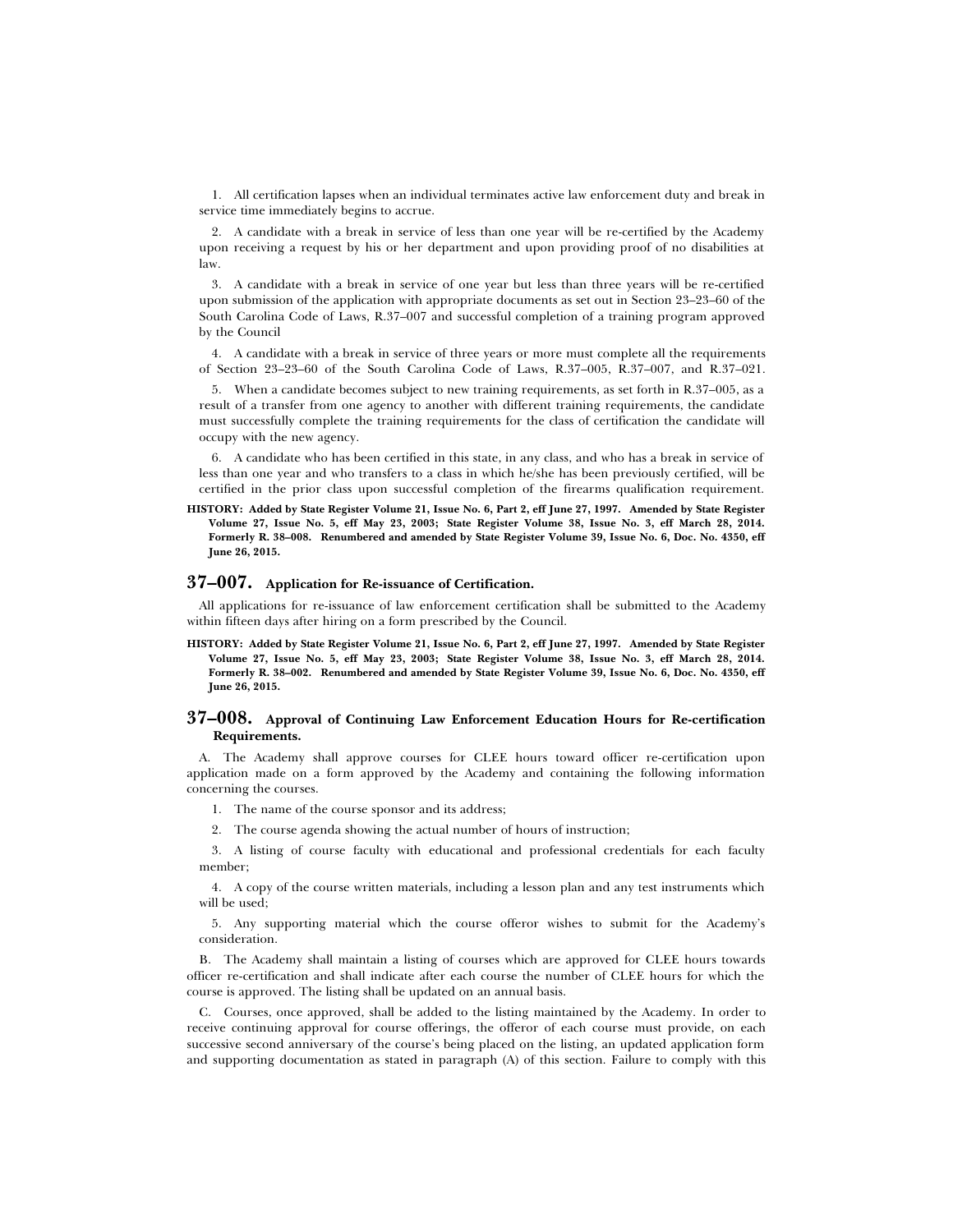requirement shall result in the course being removed from the listing and having its approval withdrawn.

**HISTORY: Added by State Register Volume 21, Issue No. 6, Part 2, eff June 27, 1997. Amended by State Register Volume 27, Issue No. 5, eff May 23, 2003; State Register Volume 38, Issue No. 3, eff March 28, 2014. Formerly R. 38–014. Renumbered and amended by State Register Volume 39, Issue No. 6, Doc. No. 4350, eff June 26, 2015.**

## **37–009. Application for Re-certification.**

An application for re-certification must be submitted on a form approved by the Council and is deemed complete when the form, with the necessary information as set out in R.37–010, is received by the Academy.

**HISTORY: Added by State Register Volume 21, Issue No. 6, Part 2, eff June 27, 1997. Amended by State Register Volume 27, Issue No. 5, eff May 23, 2003; State Register Volume 38, Issue No. 3, eff March 28, 2014. Formerly R. 38–012. Renumbered and amended by State Register Volume 39, Issue No. 6, Doc. No. 4350, eff June 26, 2015.**

# **37–010. Continuing Law Enforcement Education Requirements for Re-certification.**

A. Eligibility

No law enforcement officer is eligible for re-certification unless, in addition to the requirements of R.37–009, the officer has successfully completed, at a minimum, the number of approved continuing law enforcement education hours as appropriate for the officer's certification class, as specified in R.37–005. Such education hours shall be designated as Continuing Law Enforcement Education (CLEE) hours in the context of these regulations.

B. Class 1 Re-certification Requirements:

1. Officers possessing a current Class 1-LE Certification shall be required to obtain forty CLEE hours in a three year period. The forty CLEE hours shall consist of at least one legal update course and one domestic violence course, presented or approved by the Academy, each year of the three year period. The remaining required CLEE hours in the three year period may come from any source approved by the Academy.

2. Officers possessing a current Class 1-LECO certification shall be required to complete a standard course of in-service training hours per year as specified by the Jail Standards Committee and approved by the Academy. Each officer shall also be required to complete at least one legal update course and one domestic violence course, presented or approved by the Academy, each year of the three year period.

C. Class 2 Re-certification Requirements:

1. Officers possessing a current Class 2-LCO Certification shall be required to complete a standard course of in-service training hours per year as specified by the Jail Standards Committee and approved by the Academy.

2. Officers possessing a current Class 2-SCO Certification shall be required to complete a Academy approved agency in-service program every three years. At least one course each year shall be a legal update course presented or approved by the Academy.

3. Officers possessing a current Class 2-JCO certification shall be required to complete a Academy approved agency in-service program every three years. At least one course each year shall be a legal update course presented or approved by the Academy.

D. Class 3 Re-certification Requirements:

Officers possessing a current Class 3 Certification shall be required to complete at least one legal update course, presented or approved by the Academy, each year of the three year period.

**HISTORY: Added by State Register Volume 21, Issue No. 6, Part 2, eff June 27, 1997. Amended by State Register Volume 27, Issue No. 5, eff May 23, 2003; State Register Volume 38, Issue No. 3, eff March 28, 2014. Formerly R. 38–013. Renumbered and amended by State Register Volume 39, Issue No. 6, Doc. No. 4350, eff June 26, 2015.**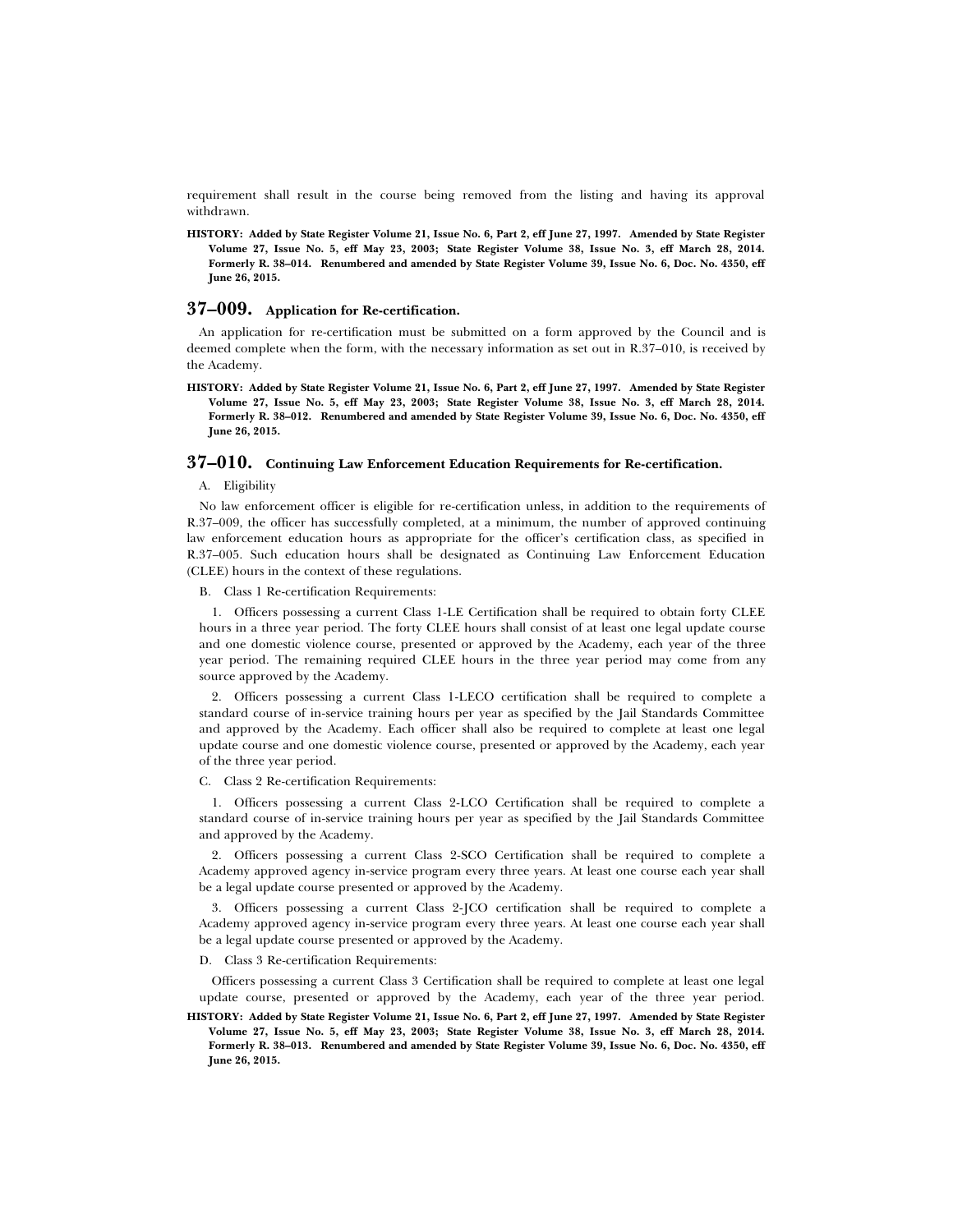# **37–011. Extension of Certification Renewal Date.**

A certified law enforcement officer who is unable to complete the requirements of R.37–010 within the three year period specified will be granted an extension to his/her renewal date in the following cases:

A. Military Leave. Any officer called to active military duty for a period of more than thirty consecutive days shall be granted an extension to his/her renewal date, as specified in Section 23–23–60(C) of the South Carolina Code of Laws, for the duration of the active duty, plus ninety days.

B. Medical, Disability or Administrative Leave.

1. Any officer who is on disability leave, medical leave, administrative leave as a result of an assault by an inmate, patient or client, or other administrative leave granted by the employing agency, with or without pay, for a period of more than thirty consecutive days, shall be granted an extension to his/her renewal date, as specified in Section 23–23–60(C) of the South Carolina Code of Laws, for the duration of the leave, provided such extension does not exceed one year.

2. Any officer on medical leave, disability leave, administrative leave as a result of an assault by an inmate, patient or client, or other administrative leave granted by the employing agency, for a period of one year or more shall be treated under R.37–006(D)(3) or (4).

C. Eligibility and Application for Extension of Renewal Date.

1. Only officers whose law enforcement responsibilities have been suspended will be eligible for an extension of renewal date.

2. Application by the employing agency for an extension of renewal date shall be made within forty-five days of the beginning of military leave, medical leave, disability leave, administrative leave as a result of an assault by an inmate, patient or client, or other administrative leave granted by the employing agency, on a form prescribed by the Council.

3. Notification by the employing agency of a return to active law enforcement duty shall be made within fifteen days of return to active law enforcement duty on a form prescribed by the Council.

**HISTORY: Added by State Register Volume 21, Issue No. 6, Part 2, eff June 27, 1997. Amended by State Register Volume 27, Issue No. 5, eff May 23, 2003; State Register Volume 38, Issue No. 3, eff March 28, 2014. Formerly R. 38–015. Renumbered and amended by State Register Volume 39, Issue No. 6, Doc. No. 4350, eff June 26, 2015.**

## **37–012. Speed Measurement Device Operator.**

A. Qualification

Only Class 1 certified law enforcement officers and appointed reserve officers may be accredited as speed measurement device operators.

B. Accreditation

To be accredited as a speed measurement device operator, a law enforcement officer must complete a course of training taught by a certified law enforcement speed measurement device instructor.

**HISTORY: Added by State Register Volume 21, Issue No. 6, Part 2, eff June 27, 1997. Amended by State Register Volume 27, Issue No. 5, eff May 23, 2003; State Register Volume 38, Issue No. 3, eff March 28, 2014. Formerly R. 38–011. Renumbered and amended by State Register Volume 39, Issue No. 6, Doc. No. 4350, eff June 26, 2015.**

## **37–013. Definitions for R.37–015 and R.37–016.**

For purposes of R.37–015 and 37–016, the following definitions shall apply:

1. ''Emergency'' means a sudden or unexpected occurrence involving an imminent threat to human life or immediate potential for extreme property damage under conditions requiring immediate response to curtail imminent harm to human life.

With respect to the suspected commission of a criminal offense and law enforcement response to such offense, the classification of the crime as felony or misdemeanor shall not be the sole determinative factor of whether an emergency is present; but rather all known factors, in accordance with the first paragraph above, will be weighed in a determination of whether an emergency exists.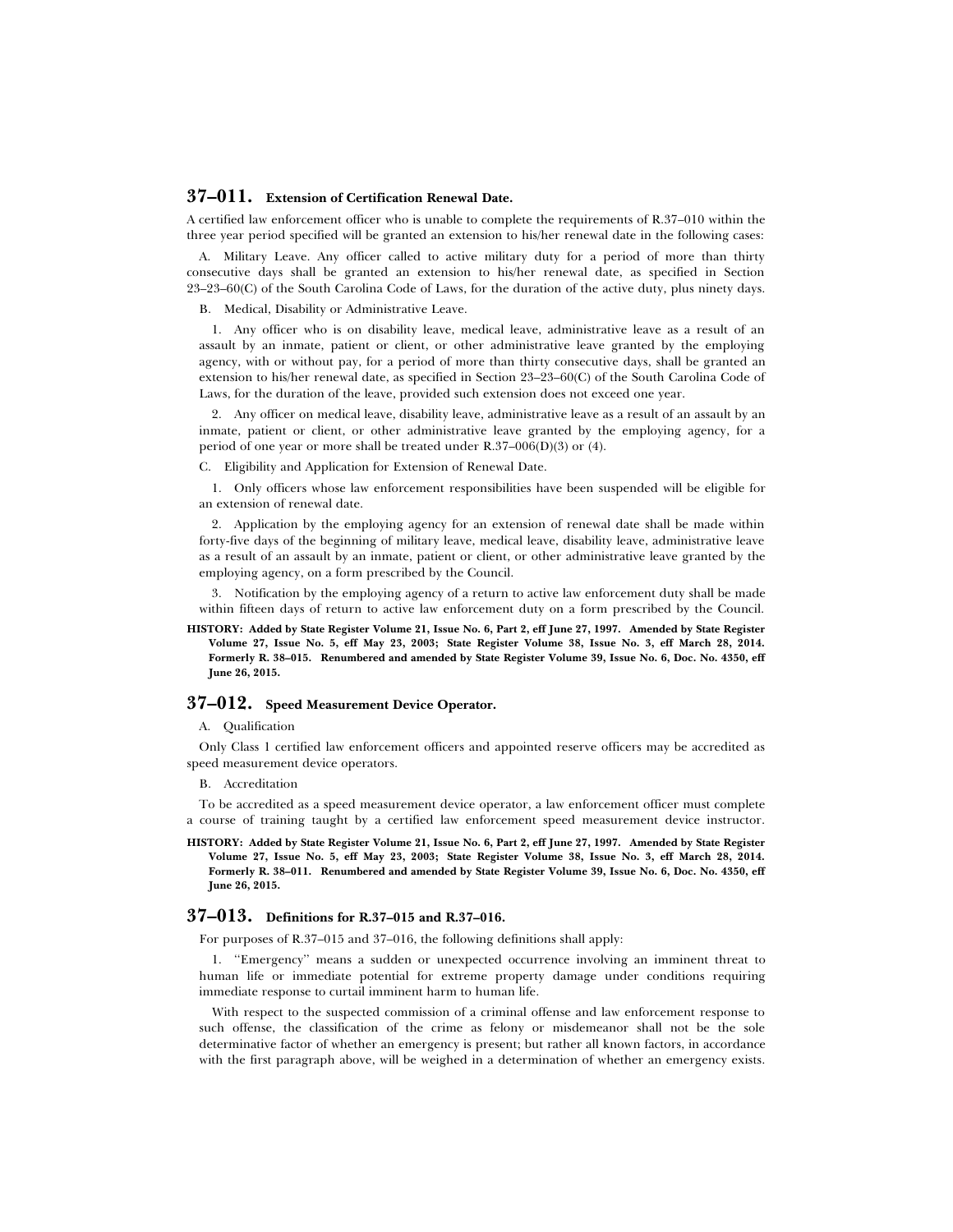2. ''Non-Emergency'' means a situation involving conditions routinely encountered in line of law enforcement duty which does not pose an imminent threat to human life or immediate potential for extreme property damage which would require immediate response to curtail harm to human life.

3. ''Pursuit'' means an event involving a law enforcement officer attempting to apprehend a person in a motor vehicle while that person is trying to avoid capture by willfully failing to yield to the officer's signal to stop. It also includes the closing of the distance between a law enforcement vehicle and the violator's vehicle under circumstances where the violator is not yet aware of the law enforcement action.

4. ''Emergency Response'' means the driving of a law enforcement emergency vehicle by a law enforcement officer in response to an emergency, as defined herein, where the response is conducted in accordance with state law and department policy.

5. ''Non-Emergency Response'' means the driving of a law enforcement emergency vehicle by a law enforcement officer in response to a non-emergency, as defined herein. This response involves operation of the law enforcement emergency vehicle in all modes other than emergency response or pursuit mode.

6. ''Law Enforcement Emergency Vehicle'' means a motor vehicle, as defined by the laws of this state, whether marked or unmarked, used by a law enforcement agency in the conduct of law enforcement operations, in accordance with state law and department policy.

**HISTORY: Added by State Register Volume 21, Issue No. 6, Part 2, eff June 27, 1997. Amended by State Register Volume 27, Issue No. 5, eff May 23, 2003; State Register Volume 38, Issue No. 3, eff March 28, 2014. Formerly R. 38–028. Renumbered and amended by State Register Volume 39, Issue No. 6, Doc. No. 4350, eff June 26, 2015.**

#### **37–014. Law Enforcement Emergency Vehicle Training Requirement.**

Every agency which uses emergency vehicles shall make provision for the training set out in R.37–015 as appropriate for each such officer's law enforcement duty requirements prior to any officer's certification as qualified by the Council.

**HISTORY: Added by State Register Volume 21, Issue No. 6, Part 2, eff June 27, 1997. Amended by State Register Volume 27, Issue No. 5, eff May 23, 2003; State Register Volume 38, Issue No. 3, eff March 28, 2014. Formerly R. 38–021. Renumbered and amended by State Register Volume 39, Issue No. 6, Doc. No. 4350, eff June 26, 2015.**

#### **37–015. Law Enforcement Emergency Vehicle Training Programs.**

A. Non-Emergency Response Training

1. Every law enforcement officer who drives or operates an emergency vehicle shall successfully complete a course of instruction as approved by the Academy relating to non-emergency operation of the law enforcement emergency vehicle.

2. Every law enforcement agency shall make provision for the training prescribed in R.37–015(A)(1) and shall promulgate written policy and procedure concerning non-emergency vehicle response, consistent with the provisions of the course of instruction as approved by the Academy, which shall be included as part of the training provided to its officers.

B. Emergency Response Training

1. Every Class 1 law enforcement officer and any other law enforcement officer who drives or operates a law enforcement emergency vehicle in response to an emergency, as defined in these regulations, shall successfully complete a course of instruction administered by an Academy certified Driving Instructor and as approved by the Academy relating to emergency response operation of the law enforcement emergency vehicle.

2. Every agency required to make provision for the training prescribed in R.37–015(B)(1) shall promulgate written policy and procedure concerning emergency response with the law enforcement emergency vehicle, consistent with the provisions of the course of instruction as approved by the Academy, which shall be included as part of the training provided to its officers by an Academy certified Driving Instructor.

C. Pursuit Training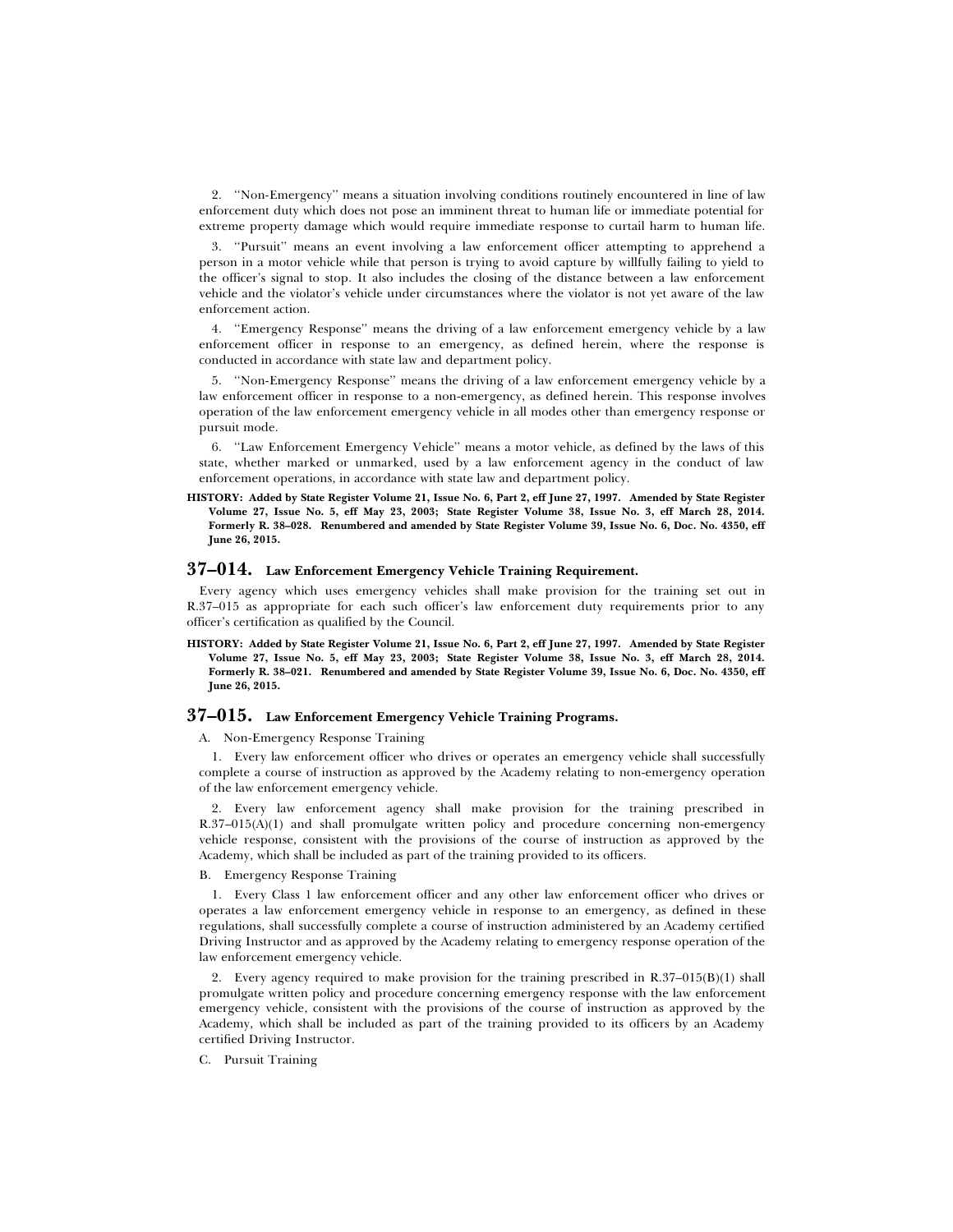1. Every Class 1 law enforcement officer and any other law enforcement officer who drives or operates a law enforcement emergency vehicle in pursuit of an actual or suspected violator of the law, as defined in these regulations, shall successfully complete a course of instruction administered by an Academy certified Driving Instructor and as approved by the Academy relating to pursuit operation of the law enforcement emergency vehicle.

2. Every agency required to make provision for the training prescribed in R.37–015(C)(1) shall promulgate written policy and procedure concerning pursuit operation of the law enforcement emergency vehicle, consistent with the provisions of the course of instruction as approved by the Academy which shall be included as a part of the training provided to its officers by an Academy certified Driving Instructor.

**HISTORY: Added by State Register Volume 21, Issue No. 6, Part 2, eff June 27, 1997. Amended by State Register Volume 27, Issue No. 5, eff May 23, 2003; State Register Volume 38, Issue No. 3, eff March 28, 2014. Formerly R. 38–022. Renumbered and amended by State Register Volume 39, Issue No. 6, Doc. No. 4350, eff June 26, 2015.**

#### **37–016. Notification of Training Compliance.**

A. Every agency required to conduct training pursuant to R.37–015 shall provide proof of completion of the required training programs, including appropriate instruction in the written policies and procedures of the agency concerning operation of the law enforcement emergency vehicle as required by R.37–015.

B. A law enforcement officer who transfers from one agency to another shall be required to successfully complete the training program appropriate for the agency to which transfer has occurred, in accordance with R.37–015. Provided, however, that an officer who has successfully completed a training program pursuant to R.37–015 within a period of one year of the date of transfer to another agency, where the successfully completed program is appropriate for the officer's law enforcement duty with the agency to which transferred, shall not be required to complete another training program upon such a transfer, but rather the employing agency to which transferred shall provide appropriate instruction to the transferred officer in the written policies and procedures of the agency concerning operation of the law enforcement emergency vehicle as required by R.37–015. This training shall be reported to the Academy as required in R.37–016(A).

**HISTORY: Added by State Register Volume 21, Issue No. 6, Part 2, eff June 27, 1997. Amended by State Register Volume 27, Issue No. 5, eff May 23, 2003; State Register Volume 38, Issue No. 3, eff March 28, 2014. Formerly R. 38–023. Renumbered and amended by State Register Volume 39, Issue No. 6, Doc. No. 4350, eff June 26, 2015.**

#### **37–017. Continuing Training Requirement.**

A. The training required by R.37–015 shall be conducted on a continuing basis no less frequently than annually. Every agency shall report, on the form prescribed by the Academy, the provision of appropriate training on or before the expiration of the current certification. Nothing in these regulations shall be construed to prohibit such training on a basis more frequently than annually.

B. Officers successfully completing appropriate required emergency vehicle training administered by an Academy certified Driving Instructor shall be provided CLEE hours in accordance with R.37–010 appropriate for the number of hours of instruction received.

**HISTORY: Added by State Register Volume 21, Issue No. 6, Part 2, eff June 27, 1997. Amended by State Register Volume 27, Issue No. 5, eff May 23, 2003; State Register Volume 38, Issue No. 3, eff March 28, 2014. Formerly R. 38–024. Renumbered and amended by State Register Volume 39, Issue No. 6, Doc. No. 4350, eff June 26, 2015.**

# **37–018. Approval of Training Programs.**

A. All agencies required to conduct training programs pursuant to R.37–015 shall, prior to initiation of the required training, submit training materials as required by the Academy for review and approval as required by R.37–008.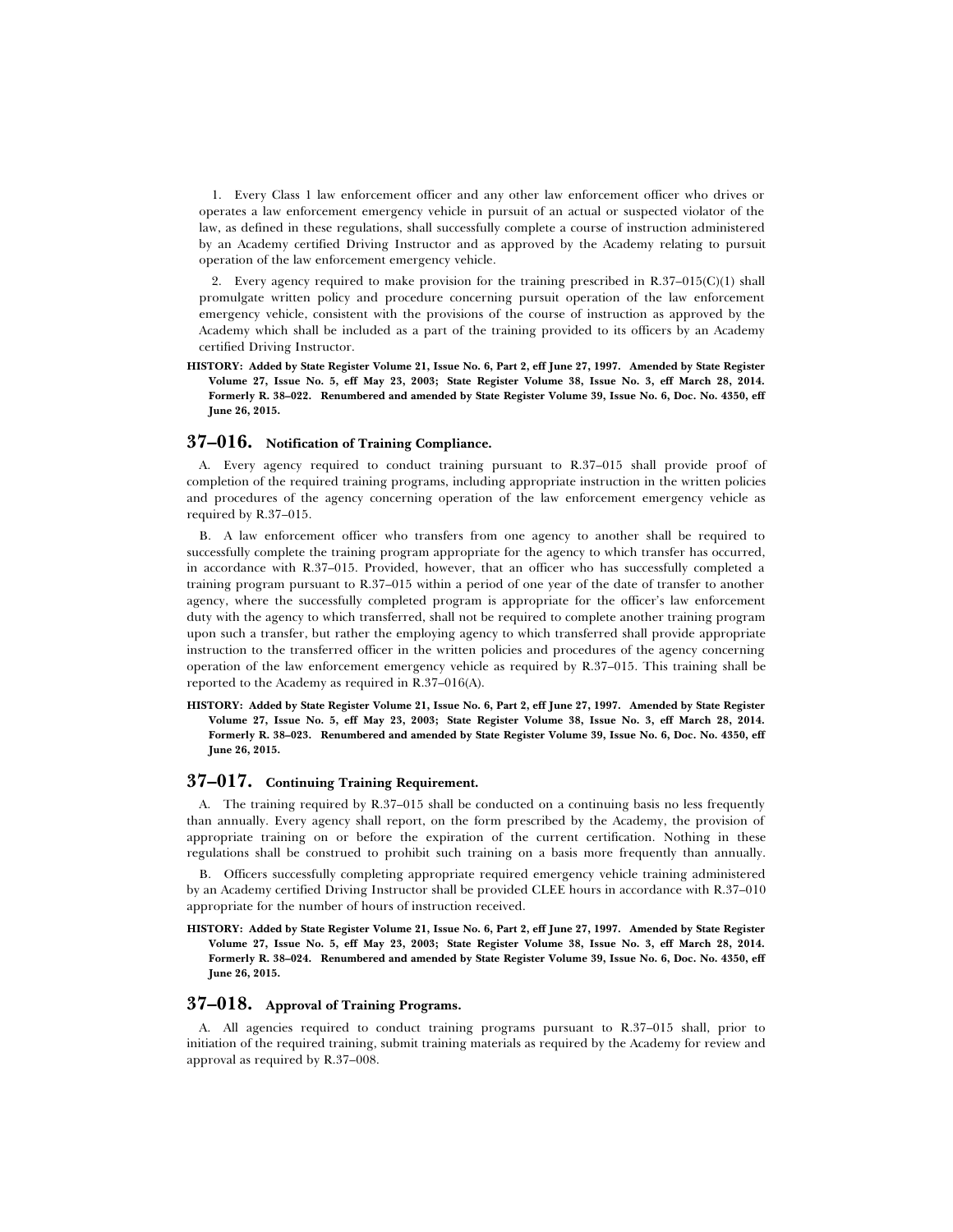B. CLEE hours shall be awarded only for materials properly submitted and approved by the Academy.

**HISTORY: Added by State Register Volume 21, Issue No. 6, Part 2, eff June 27, 1997. Amended by State Register Volume 27, Issue No. 5, eff May 23, 2003; State Register Volume 38, Issue No. 3, eff March 28, 2014. Formerly R. 38–025. Renumbered and amended by State Register Volume 39, Issue No. 6, Doc. No. 4350, eff June 26, 2015.**

# **37–019. Equivalent Law Enforcement Emergency Vehicle Training.**

Training provided by other states, the federal government or private training providers, will be evaluated in a fashion consistent with the provisions of R.37–006. In each instance where an agency or officer submits a request for credit for equivalent training, the employing agency must provide verification that appropriate instruction in the written policies and procedures of the agency has occurred, in accordance with the directives of R.37–016(B) regarding transferred officers.

**HISTORY: Added by State Register Volume 21, Issue No. 6, Part 2, eff June 27, 1997. Amended by State Register Volume 27, Issue No. 5, eff May 23, 2003; State Register Volume 38, Issue No. 3, eff March 28, 2014. Formerly R. 38–026. Renumbered and amended by State Register Volume 39, Issue No. 6, Doc. No. 4350, eff June 26, 2015.**

#### **37–020. Effect of Failure to Comply.**

A. Any agency which willfully fails to comply with the directives of R.37–014 through 37–019, shall be subject to a civil penalty as provided by law pursuant to Section 23–23–100 of the South Carolina Code of Laws.

B. Any law enforcement officer found not to be in compliance with the directives of R.37–014 through 37–019, shall have his or her certification as a law enforcement officer withdrawn in accordance with R.37–026(B) and his or her authority to exercise law enforcement powers shall cease, and the officer's certification shall be deemed to have lapsed.

**HISTORY: Added by State Register Volume 21, Issue No. 6, Part 2, eff June 27, 1997. Amended by State Register Volume 27, Issue No. 5, eff May 23, 2003; State Register Volume 38, Issue No. 3, eff March 28, 2014. Formerly R. 38–027. Renumbered and amended by State Register Volume 39, Issue No. 6, Doc. No. 4350, eff June 26, 2015.**

## **37–021. Firearms Qualification Requirement.**

Each law enforcement agency shall maintain proof of completion of a firearms qualification program and keep on file, available for inspection, proof that the firearms qualification program was administered by an Academy accredited firearms instructor.

**HISTORY: Added by State Register Volume 21, Issue No. 6, Part 2, eff June 27, 1997. Amended by State Register Volume 27, Issue No. 5, eff May 23, 2003; State Register Volume 38, Issue No. 3, eff March 28, 2014. Formerly R. 38–005. Renumbered and amended by State Register Volume 39, Issue No. 6, Doc. No. 4350, eff June 26, 2015.**

#### **37–022. Separation from Law Enforcement Employment.**

A. All law enforcement agencies and other employers of law enforcement officers are required to notify the Academy when an officer leaves the employment of the agency/employer, regardless of the reason for the separation within 15 days of separation.

B. Such notification shall take place on a form as prescribed by the Council, contain the facts and circumstances leading to the separation, and be for the Academy and Council's confidential use and subsequent safekeeping.

C. In the event that such notification contains allegations of misconduct, a copy of such notice shall be sent to the law enforcement officer and the officer shall be informed of the provisions of Section 23–23–90 and allowed to file a response for the Academy and Council's use and safekeeping.

D. A willful failure by law enforcement agencies and other employers of law enforcement officers to supply the facts and circumstances of separation shall subject the violator to a civil penalty as provided by law.

**HISTORY: Added by State Register Volume 21, Issue No. 6, Part 2, eff June 27, 1997. Amended by State Register Volume 27, Issue No. 5, eff May 23, 2003; State Register Volume 38, Issue No. 3, eff March 28, 2014. Formerly R. 38–009. Renumbered and amended by State Register Volume 39, Issue No. 6, Doc. No. 4350, eff June 26, 2015.**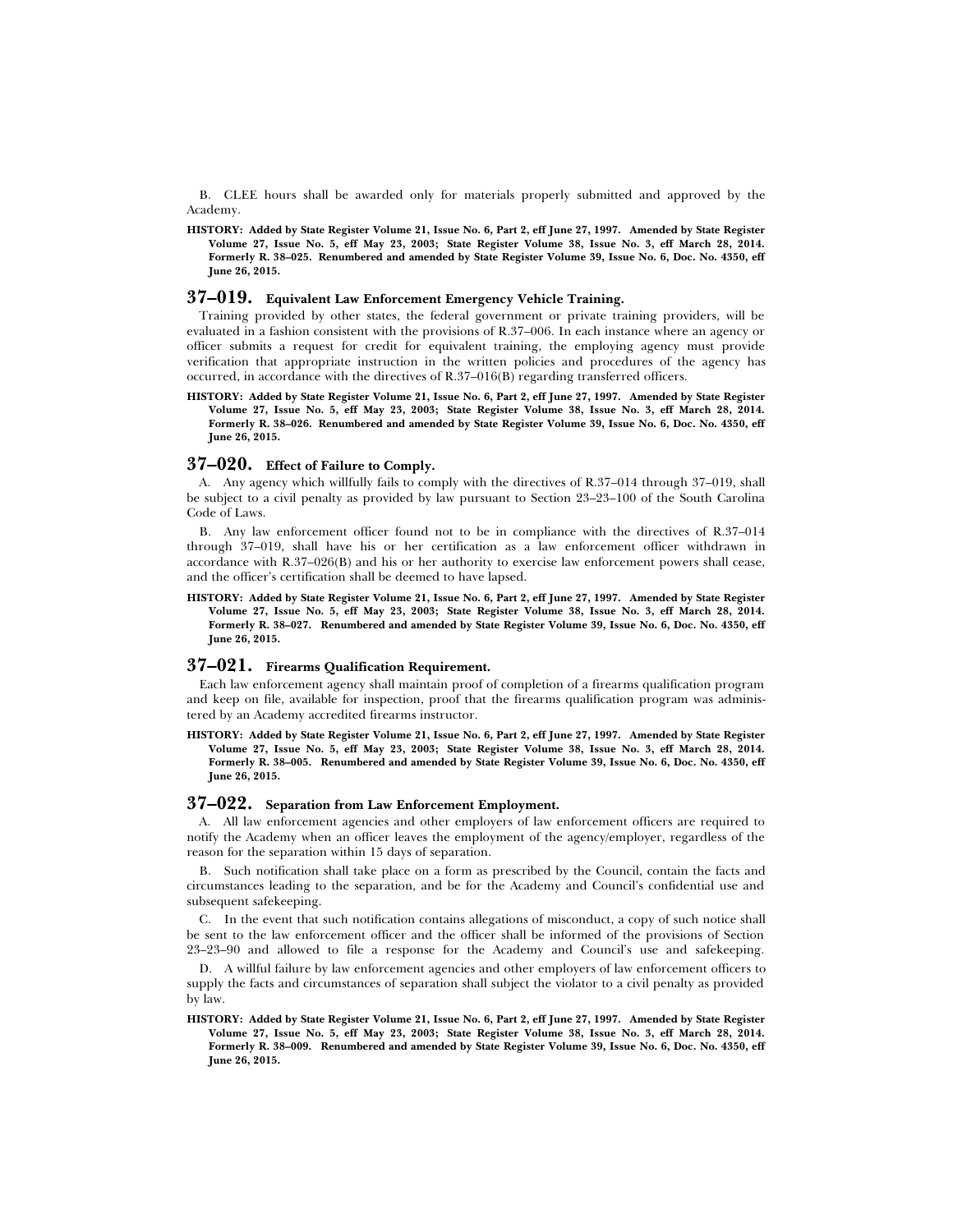#### **37–023. Reporting of Events Requiring Withdrawal of Certification.**

A. It shall be the responsibility of the sheriff or the chief executive officer of every law enforcement agency or department within the State to report to the Academy the occurrence of any event, or series of events, set forth in R.37–025 or R.37–026 which requires the withdrawal of certification of a law enforcement officer who is currently or was last employed by his or her agency.

B. The report shall be made within fifteen days of the final agency or department action resulting from the internal investigation conducted by the agency or department, and shall be on a form prescribed by the Council.

C. A willful failure to report information shall subject the violator to a civil penalty as provided by the Council.

D. Only events which are determined as founded by the department or agency shall be reported as provided herein above.

**HISTORY: Added by State Register Volume 21, Issue No. 6, Part 2, eff June 27, 1997. Amended by State Register Volume 27, Issue No. 5, eff May 23, 2003; State Register Volume 38, Issue No. 3, eff March 28, 2014. Formerly R. 38–017. Renumbered and amended by State Register Volume 39, Issue No. 6, Doc. No. 4350, eff June 26, 2015.**

#### **37–024. Investigation of Events Requiring Withdrawal of Certification; Notification to Officer.**

A. Upon receipt of a report pursuant to R.37–023, the Council shall initiate an investigation into reported events which require withdrawal of the law enforcement officer's certification.

B. The Director and/or Council may suspend the certification of any law enforcement officer pending the outcome of an investigation initiated pursuant to paragraph (A) above.

C. A law enforcement officer who is the subject of an investigation shall be notified of its initiation on a form prescribed by the Council, sent by certified mail to the current address on file at the Academy, return receipt requested, as soon as practicable after the investigation is initiated.

D. Duplicate of such notice shall be sent, in the same manner prescribed in paragraph (C) above, to the current sheriff or chief executive officer of the employing agency or department of the law enforcement officer.

E. The Council may direct that the investigation, on its behalf, be conducted. The investigation shall be sent to the Council for its confidential use and review.

F. Where the Council's investigation indicates that withdrawal of the law enforcement officer's certification is not warranted, the Council shall notify the law enforcement officer and the sheriff or chief executive officer of the employing law enforcement agency of its finding, in accordance with the notice provisions of paragraphs (C) and (D) above.

G. Where the Council's investigation indicates that withdrawal of the law enforcement officer's certification is warranted, the Council shall proceed in accordance with R.37–027.

**HISTORY: Added by State Register Volume 21, Issue No. 6, Part 2, eff June 27, 1997. Amended by State Register Volume 27, Issue No. 5, eff May 23, 2003; State Register Volume 38, Issue No. 3, eff March 28, 2014. Formerly R. 38–018. Renumbered and amended by State Register Volume 39, Issue No. 6, Doc. No. 4350, eff June 26, 2015.**

# **37–025. Denial of Certification for Misconduct.**

A. The Council may deny certification based on evidence satisfactory to the Council that the candidate has engaged in misconduct. For purposes of this section, misconduct means:

1. Conviction, plea of guilty, plea of no contest or admission of guilt (regardless of withheld adjudication) to a felony, a crime punishable by a sentence of more than one year (regardless of the sentence actually imposed, if any), or a crime of moral turpitude in this or any other jurisdiction;

2. Unlawful use of a controlled substance;

3. The repeated use of excessive force in dealing with the public and/or prisoners;

4. Dangerous and/or unsafe practices involving firearms, weapons, and/or vehicles which indicate either a willful or wanton disregard for the safety of persons or property;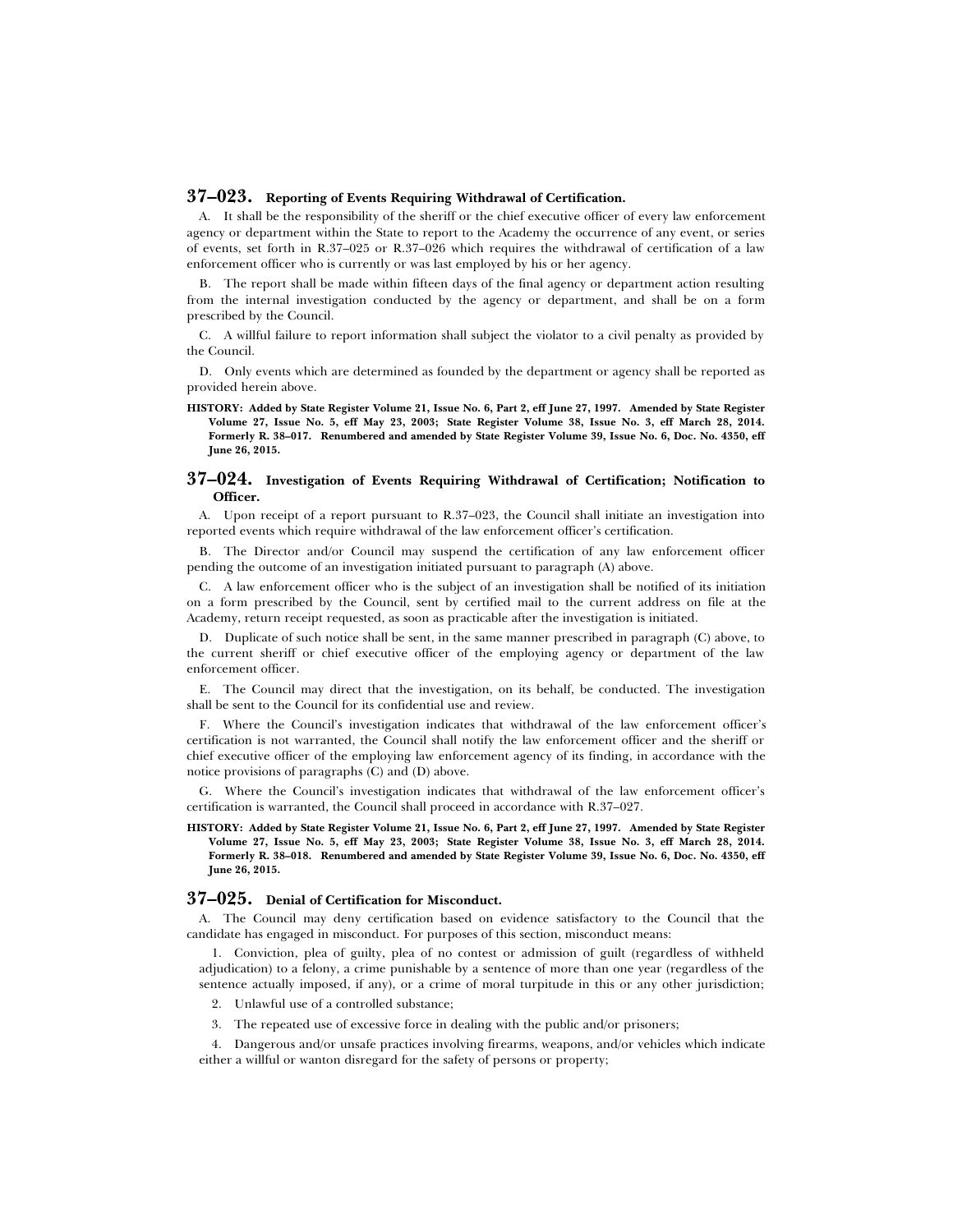- 5. Physical or psychological abuses of members of the public and/or prisoners;
- 6. Misrepresentation of employment-related information;
- 7. Dishonesty with respect to his/her employer;
- 8. Untruthfulness with respect to his/her employer.

B. In considering whether to deny certification based on misconduct, the Council may consider the seriousness, the remoteness in time and any mitigating circumstances surrounding the act or omission constituting or alleged to constitute misconduct.

**HISTORY: Added by State Register Volume 21, Issue No. 6, Part 2, eff June 27, 1997. Amended by State Register Volume 27, Issue No. 5, eff May 23, 2003; State Register Volume 38, Issue No. 3, eff March 28, 2014. Formerly R. 38–004. Renumbered and amended by State Register Volume 39, Issue No. 6, Doc. No. 4350, eff June 26, 2015.**

# **37–026. Withdrawal of Certification of Law Enforcement Officers.**

A. A law enforcement officer, certified pursuant to the provisions of R.38–007 and R.38–008, shall have his or her certification as a law enforcement officer withdrawn by the Council upon the occurrence of any one or more of the following events:

1. The officer is found to have falsified any application for certification and training based upon which the officer was admitted for training.

2. The officer is found to be ineligible for service as a law enforcement officer because of his or her failure to meet prerequisite qualifications for training and certification, as set by law, even though such ineligibility is not discovered until after the officer's initial certification.

3. The officer is convicted of a criminal offense under the law of any jurisdiction which would, by the laws of this State, disqualify the officer from obtainment of certification as provided for in R.38–007 and R.38–008.

4. Evidence satisfactory to the Council that the officer has engaged in misconduct. For purposes of this section, misconduct means:

a. Conviction, plea of guilty, plea of no contest or admission of guilt (regardless of withheld adjudication) to a felony, a crime punishable by a sentence of more than one year (regardless of the sentence actually imposed, if any), or a crime of moral turpitude;

b. Unlawful use of a controlled substance;

c. The repeated use of excessive force in dealing with the public and/or prisoners;

d. Dangerous and/or unsafe practices involving firearms, weapons, and/or vehicles which indicate either a willful or wanton disregard for the safety of persons or property;

- e. Physical or psychological abuses of members of the public and/or prisoners;
- f. Misrepresentation of employment-related information;
- g. Dishonesty with respect to his/her employer;
- h. Untruthfulness with respect to his/her employer.
- i. Violations of criminal law resulting from administrative inquiries.

Provided however that in considering whether to withdraw certification based on misconduct, the Council may consider the seriousness, frequency and any mitigating circumstances surrounding the act or omission constituting or alleged to constitute misconduct.

B. The officer's certification expires due to the officer's failure to meet re-certification requirements as set out in R.37–010.

#### **HISTORY: Added by State Register Volume 21, Issue No. 6, Part 2, eff June 27, 1997. Amended by State Register Volume 27, Issue No. 5, eff May 23, 2003; State Register Volume 38, Issue No. 3, eff March 28, 2014. Formerly R. 38–016. Renumbered and amended by State Register Volume 39, Issue No. 6, Doc. No. 4350, eff June 26, 2015.**

# **37–027. Notification of Withdrawal of Certification.**

A. Prior to the withdrawal of a law enforcement officer's certification pursuant to R.37–025 and/or R.37–026, the Council shall notify the officer whose certification is to be withdrawn on a form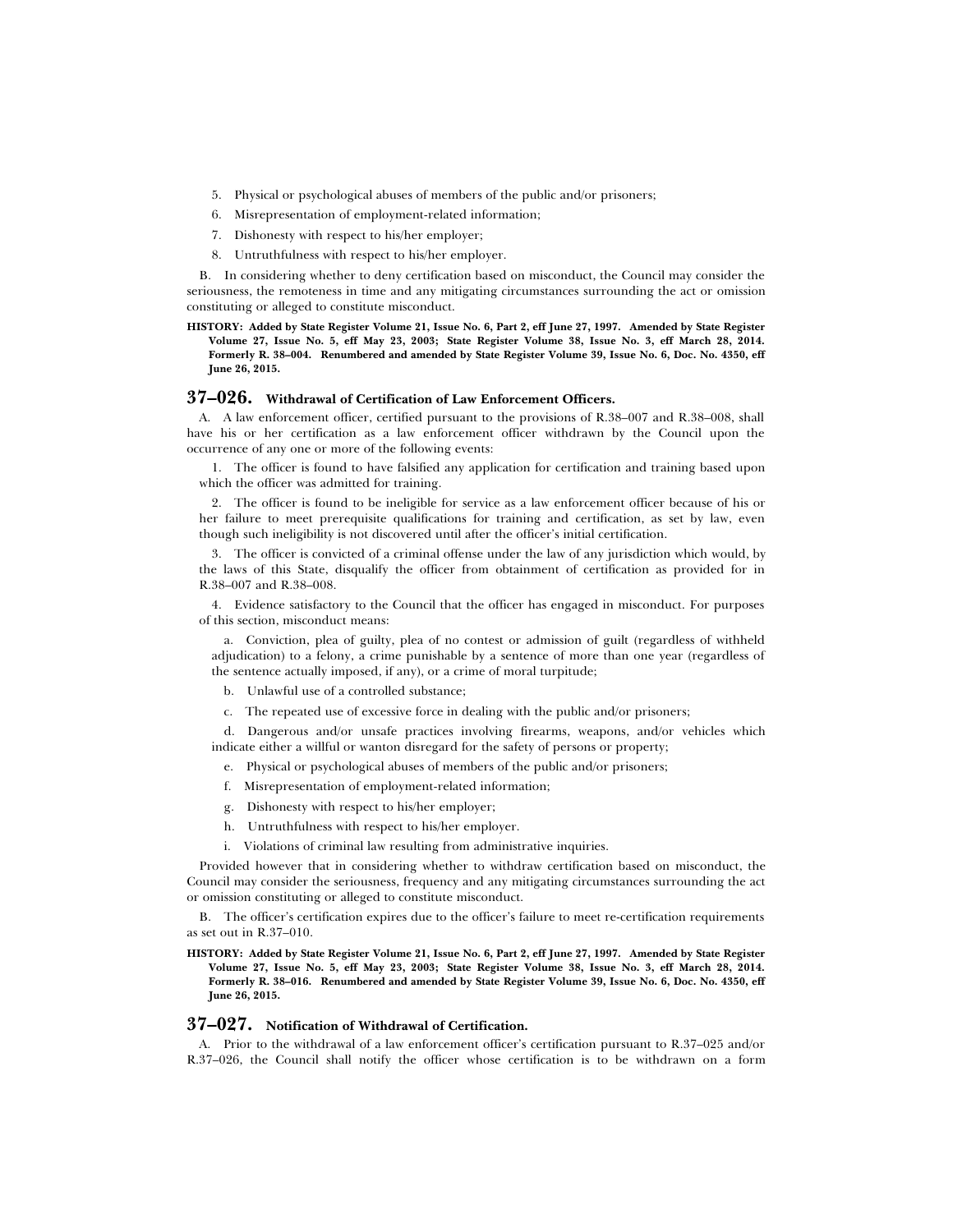prescribed by the Council sent by registered mail, to the current address on file at the Academy, return receipt requested, to the officer.

B. Such notice shall be provided to the officer ten days in advance of the effective date of withdrawal of the certification.

C. Duplicate of such notice shall be sent in the same manner as in paragraph (A) above, to the current sheriff or the chief executive officer of the law enforcement agency or department of the law enforcement officer.

**HISTORY: Added by State Register Volume 21, Issue No. 6, Part 2, eff June 27, 1997. Amended by State Register Volume 27, Issue No. 5, eff May 23, 2003; State Register Volume 38, Issue No. 3, eff March 28, 2014. Formerly R. 38–019. Renumbered and amended by State Register Volume 39, Issue No. 6, Doc. No. 4350, eff June 26, 2015.**

# **37–028. Notification of Denial of Certification.**

A. The Council shall notify any candidate whose certification is denied pursuant to R.37–025 on a form prescribed by the Council sent by registered mail, to the current address on file at the Academy, return receipt requested. It is the responsibility of every candidate as described in Chapter 37 of these regulations to notify the Academy of his or her current address. All such notices required to be made to the candidate as prescribed by Chapter 37 of these regulations is effective upon mailing as required in this section.

B. Duplicate of such notice shall be sent in the same manner as in paragraph (A) above, to the current sheriff or chief executive officer of the law enforcement agency or department of the candidate.

**HISTORY: Added by State Register Volume 39, Issue No. 6, Doc. No. 4350, eff June 26, 2015.**

#### **37–029. Confidentiality of Notification.**

All notifications to law enforcement officers and their respective employing law enforcement agencies pursuant to R.37–023, R. 37–024, R.37–027, and R.37–028 shall be handled in a confidential and sensitive manner.

**HISTORY: Added by State Register Volume 21, Issue No. 6, Part 2, eff June 27, 1997. Amended by State Register Volume 27, Issue No. 5, eff May 23, 2003; State Register Volume 38, Issue No. 3, eff March 28, 2014. Formerly R. 38–020. Renumbered and amended by State Register Volume 39, Issue No. 6, Doc. No. 4350, eff June 26, 2015.**

# **37–030. Reserve Police.**

A. Definition

In addition to the definition required by law, a ''reserve'' officer is not paid by the agency for which the officer performs law enforcement duties.

B. Documentation and Reporting

1. Each agency having a reserve law enforcement officer program shall keep on file, available for inspection, all documentation required for regularly salaried law enforcement officers and as set out in R.37–007.

2. Each agency shall certify to the Academy, using a form as prescribed by the Council, that such documentation is on file in the agency.

C. In-Service Requirement

Each agency having a reserve law enforcement officer program shall keep on file, and make available for inspection, documentation that each reserve officer has completed the in-service requirement as required by law.

D. Transfers

1. A reserve officer who desires to transfer to regular law enforcement status shall complete all the requirements as set forth by law and under R.37–005 as appropriate for the class of certification which the reserve officer will occupy.

2. A certified law enforcement officer who transfers to reserve status for a period of time not to exceed three years, shall be deemed to have no break in service as defined in R.37–006. Should the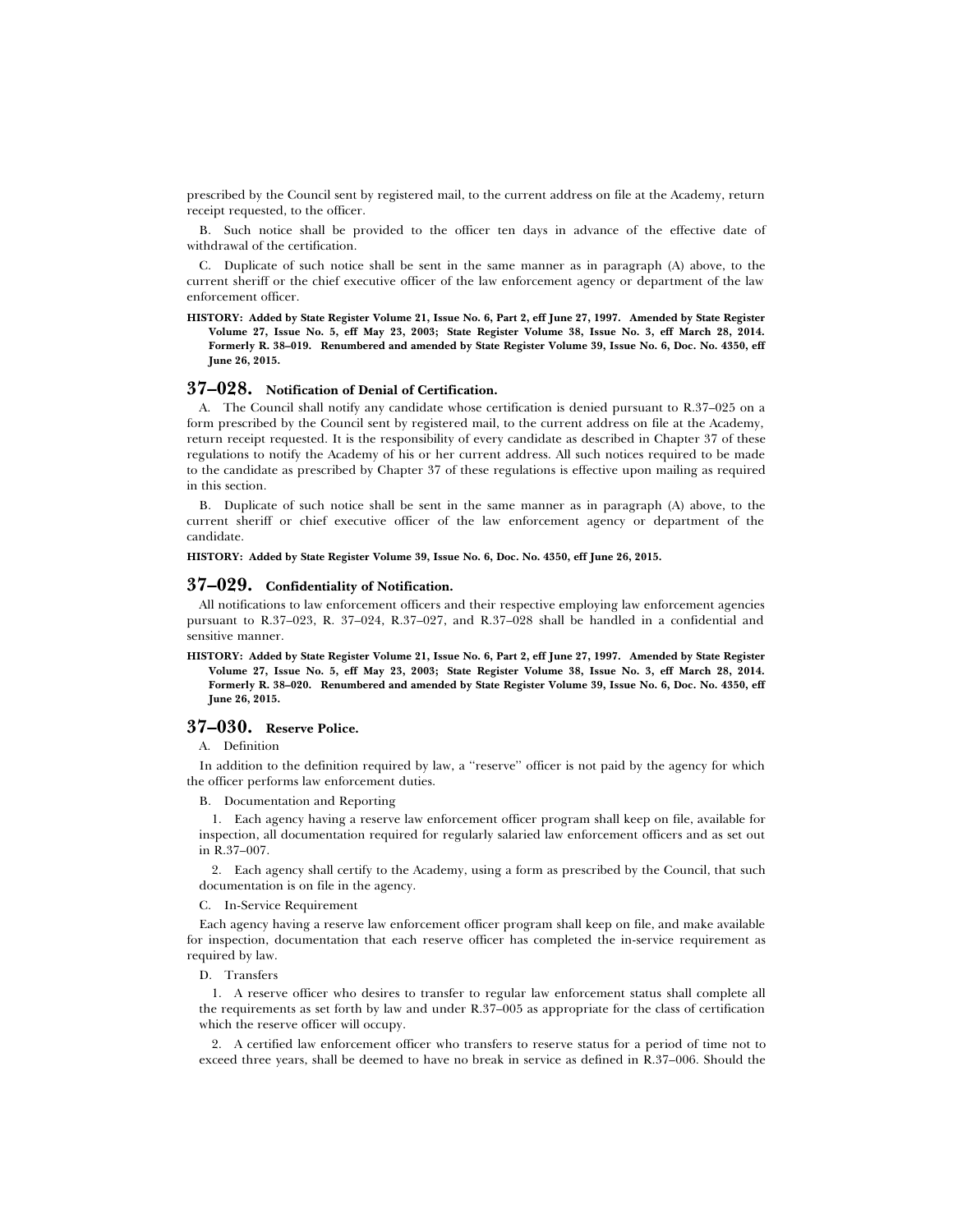period of time exceed three years, the officer shall be deemed to have a break in service and shall complete all the requirements as set forth by law and under R.37–005, as appropriate for the class of certification which the reserve officer will occupy.

#### E. Operational Procedures

Any law enforcement agency wishing to establish a Reserve Officer program must meet minimum department sponsored certification criteria as required by the Academy Standards Section.

**HISTORY: Added by State Register Volume 21, Issue No. 6, Part 2, eff June 27, 1997. Amended by State Register Volume 27, Issue No. 5, eff May 23, 2003; State Register Volume 38, Issue No. 3, eff March 28, 2014. Formerly R. 38–010. Renumbered and amended by State Register Volume 39, Issue No. 6, Doc. No. 4350, eff June 26, 2015.**

## **ARTICLE 3 E–911 SYSTEM**

## **37–060. Definitions.**

- A. ''Operator'' means a telecommunications operator or dispatcher employed in an E-911 system.
- B. ''Agency'' means local government or public safety agency employing operators.
- C. ''Director'' means the Director of the South Carolina Criminal Justice Academy.
- D. ''Academy'' means the South Carolina Criminal Justice Academy.
- E. ''Council'' means the Law Enforcement Training Council.

**HISTORY: Added by State Register Volume 21, Issue No. 6, Part 2, eff June 27, 1997. Amended by State Register Volume 38, Issue No. 3, eff March 28, 2014. Formerly R. 38–060. Renumbered and amended by State Register Volume 39, Issue No. 6, Doc. No. 4350, eff June 26, 2015.**

# **37–062. Training to Take Place within One Year of Hire.**

A. No operator employed or appointed on or after the effective date of these regulations by any agency in this State is authorized to receive, process, transmit and/or dispatch emergency and nonemergency calls for police, fire, emergency medical and other public safety services via communication devices unless he or she has been certified as qualified by the Council, except that any agency in this State may appoint or employ as an operator, a person who is not certified if, within one year after the date of employment or appointment, the person secures certification from the Council. Exceptions to the one-year rule may be granted by the Director in these cases:

1. military leave or injury occurring during the first year which would preclude the receiving of training within the usual period of time; or

2. in the event of the timely filing of application for training, which application, under circumstances of time and physical limitations, cannot be honored by the training academy within the prescribed period; or

3. upon presentation of documentary evidence that the candidate has successfully completed equivalent training in one of the other states which by law regulate and supervise the quality of operator training and which require a minimum basic or recruit course of duration and content at least equivalent to that provided in these regulations or by standards set by the Council; or

4. if it is determined by documentary evidence that the training will result in undue hardship to the requesting agency, the requesting agency must propose an alternate training schedule for approval.

B. Notwithstanding another provision of law, in the case of a candidate for certification who begins one or more periods of state or federal military service within one year after his date of employment or appointment, the period of time within which he must obtain the certification required to become an operator is automatically extended for an additional period equal to the aggregate period of time the candidate performed active duty or active duty for training as a member of the National Guard, the State Guard, or a reserve component of the Armed Forces of the United States, plus one hundred and eighty days. The Director must take all necessary and proper action to ensure that a candidate for certification as an operator who performs military service within one year of his employment or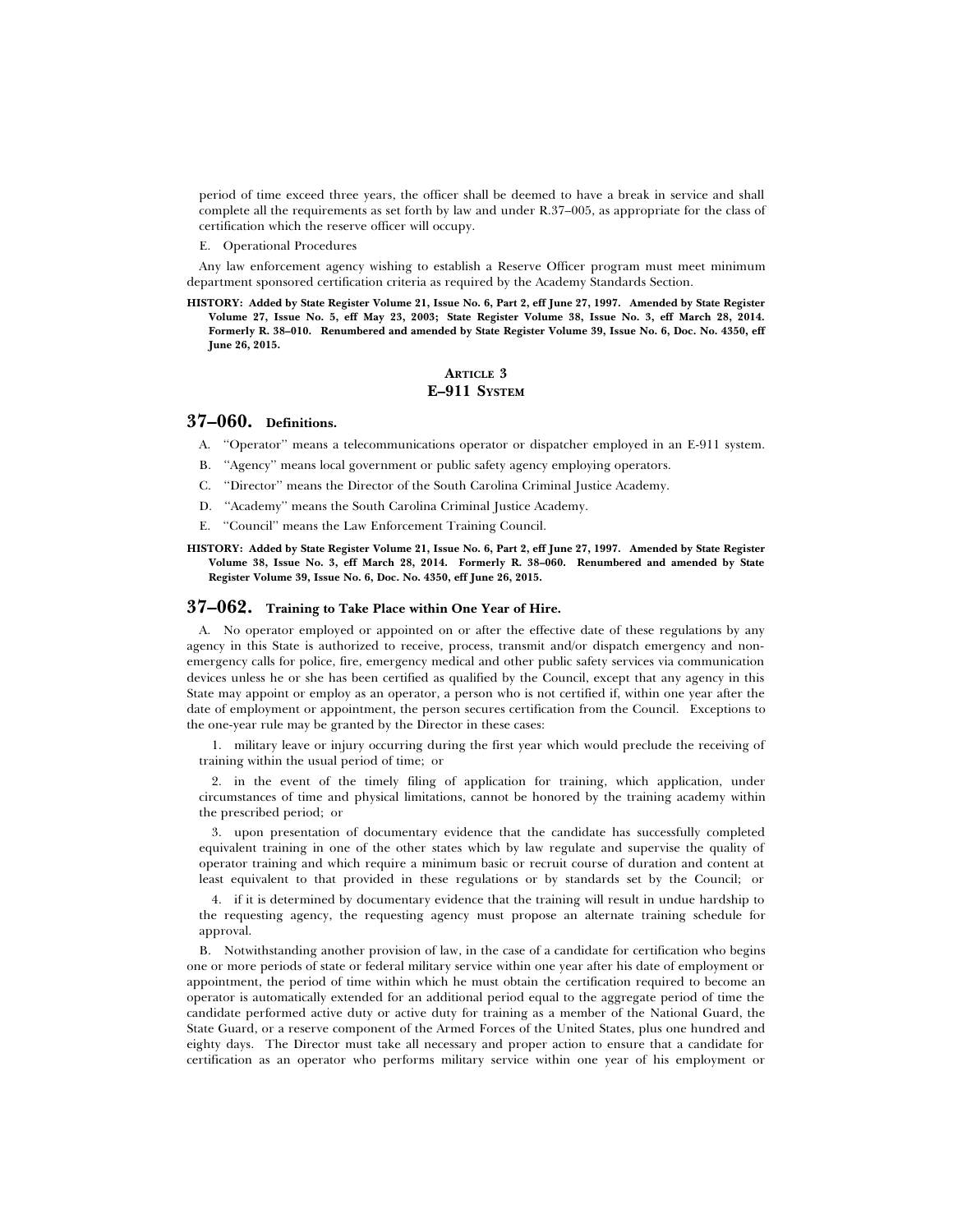appointment is not prejudiced in obtaining certification as a result of having performed state or federal military service.

#### **HISTORY: Added by State Register Volume 38, Issue No. 6, Doc. No. 4369, eff June 27, 2014.**

## **37–063. Requirement of Good Character.**

A. Background Investigations.

Every agency who requests operator's certification shall conduct a background investigation in accordance with guidelines issued by the Council.

B. Certification to the Council.

Every agency who requests operator's certification shall certify to the Council that, in the opinion of the agency, the candidate is of good character and has not engaged in misconduct as defined in R.37–073. However, a finding of good character is subject to final approval by the Council.

C. Availability of Background Information.

Information obtained in any background investigation made in response to these regulations, shall be available, upon request, to the Academy and/or Council for its review and to any future prospective agency to assist them in a determination of an applicant's good character for operator's or law enforcement certification.

**HISTORY: Added by State Register Volume 38, Issue No. 6, Doc. No. 4370, eff June 27, 2014.**

#### **37–064. Minimum Requirements for E-911 Operator Enrollment in Training.**

A. All agencies having operators as candidates for training and certification shall submit to the Academy, the following:

1. an application under oath in a format prescribed by the Council;

2. evidence satisfactory to the Council that the candidate possesses a high school diploma or equivalent recognized and accepted by the South Carolina Department of Education;

3. evidence satisfactory to the Council that the candidate's present age is not less than eighteen years;

4. evidence satisfactory to the Council that the candidate has not been convicted of any criminal offense that carries a possible sentence of more than one year.

B. Nothing in this regulation shall be construed to preclude any agency from establishing qualifications or standards for hiring that exceed these minimum standards.

#### **HISTORY: Added by State Register Volume 21, Issue No. 6, Part 2, eff June 27, 1997. Amended by State Register Volume 38, Issue No. 3, eff March 28, 2014. Formerly R. 68–061. Renumbered and amended by State Register Volume 39, Issue No. 6, Doc. No. 4350, eff June 26, 2015.**

# **37–065. Certification.**

Certification will occur upon the successful completion of the prescribed training course as set out in R.37–066.

**HISTORY: Added by State Register Volume 39, Issue No. 6, Doc. No. 4372, eff June 26, 2015.**

#### **37–066. Training Requirements for Certification.**

A. Candidates for certification as operators shall successfully complete a prescribed course of training as approved by the Council and will be certified as Class 4-TCO.

B. Candidates employed as operators prior to June 27, 1997 may be certified without completing the training referenced in paragraph (A) above if the candidate has:

1. two years continuous employment as an operator and no break in service of longer than six months; or

2. one year continuous employment as an operator, no break in service of more than six months, and prior training accredited by the Academy, and the candidate successfully passes a comprehensive test as approved by the Director and administered by the Academy. No retest will be offered.

#### **HISTORY: Added by State Register Volume 21, Issue No. 6, Part 2, eff June 27, 1997. Amended by State Register Volume 38, Issue No. 3, eff March 28, 201. Formerly R. 38–062. Renumbered and amended by State Register Volume 39, Issue No. 6, Doc. No. 4350, eff June 26, 2015.**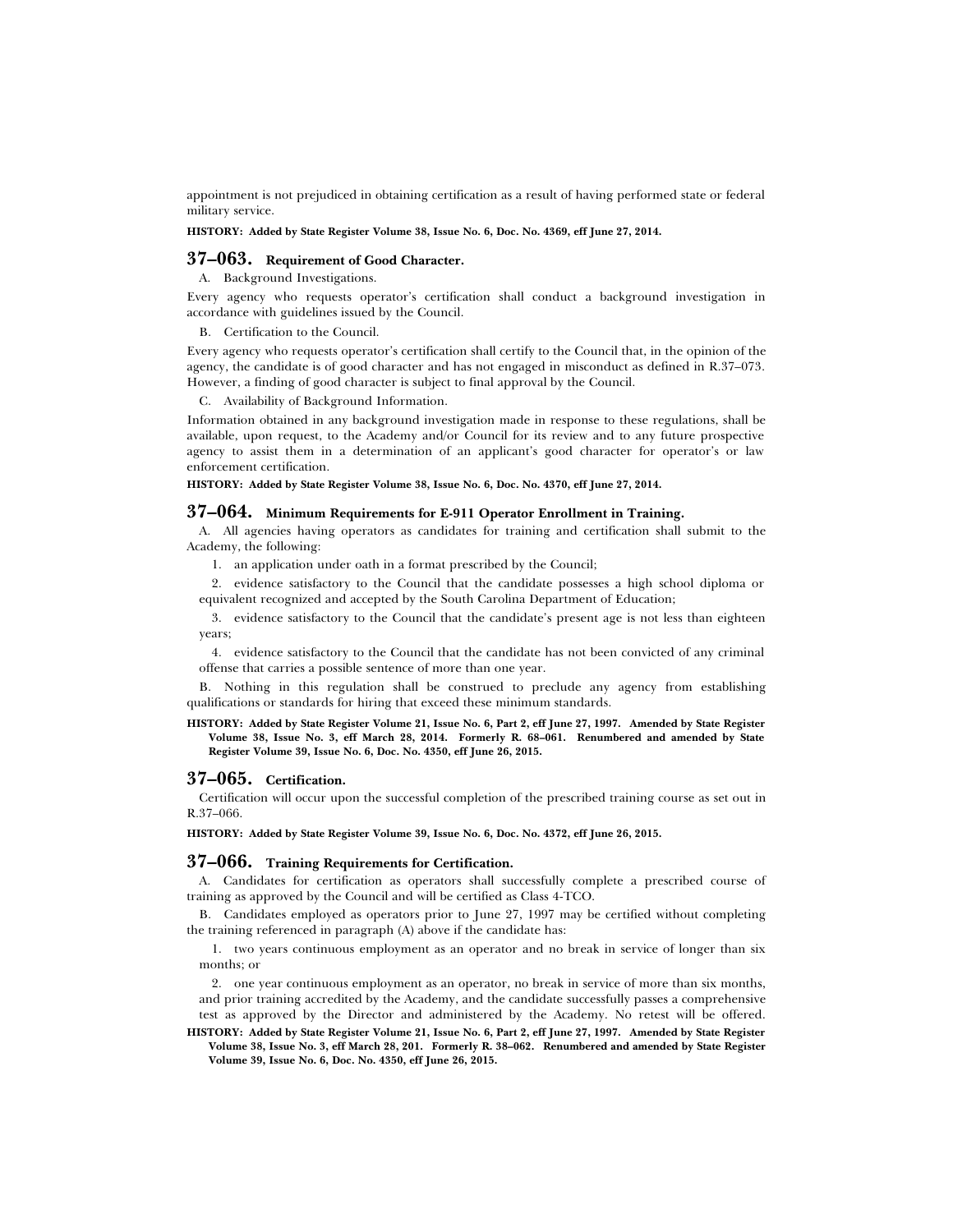# **37–067. Break in Service after Certification.**

A. All certification lapses upon separation from employment.

B. Candidates with prior certification and a break in service of less than one year will be recertified upon a request by the employing agency, provided the agency produces evidence satisfactory to the Director that the candidate has not been convicted of any criminal offense that carries a possible sentence of more than one year.

C. Candidates with prior certification and a break in service of more than one year must meet the requirements of R.37–064 and R.37–066(A).

**HISTORY: Added by State Register Volume 21, Issue No. 6, Part 2, eff June 27, 1997. Amended by State Register Volume 38, Issue No. 3, eff March 28, 2014. Formerly R. 38–063. Renumbered and amended by State Register Volume 39, Issue No. 6, Doc. No. 4350, eff June 26, 2015.**

#### **37–068. Application for Issuance or Re-issuance of Certification.**

A. All candidates for issuance or re-issuance of operator's certification shall be submitted to the Academy within fifteen business days after hire on a form prescribed by the Council.

B. All candidates for issuance or re-issuance of operator certification must not have any active notification(s) from the South Carolina Department of Social Services notifying the Academy and/or the Council to revoke certification pursuant to S.C. Code §63–17–1060.

**HISTORY: Added by State Register Volume 38, Issue No. 6, Doc. No. 4374, eff June 27, 2014.**

#### **37–069. Cost of Training.**

The cost of training shall be established by the Academy. Agencies shall forward an authorized purchase order for this amount with each application for training.

**HISTORY: Added by State Register Volume 21, Issue No. 6, Part 2, eff June 27, 1997. Amended by State Register Volume 38, Issue No. 3, eff March 28, 2014. Formerly R. 38–065. Renumbered and amended by State Register Volume 39, Issue No. 6, Doc. No. 4350, eff June 26, 2015.**

# **37–070. Separation from Employment.**

Agencies shall notify the Academy of the separation from employment of any certified operator. If the separation is a result of the conviction for a criminal offense carrying a possible sentence of more than one year, such conviction shall be reported to the Academy. All reports shall take place on a form approved by the Director.

**HISTORY: Added by State Register Volume 21, Issue No. 6, Part 2, eff June 27, 1997. Amended by State Register Volume 38, Issue No. 3, eff March 28, 2014. Formerly R. 38–064. Renumbered and amended by State Register Volume 39, Issue No. 6, Doc. No. 4350, eff June 26, 2015.**

#### **ARTICLE 5**

#### **ADJUDICATION OF MISCONDUCT ALLEGATIONS**

## **37–100. Suspension of Certification Due to Criminal Charges and/or Indictment.**

A. If a law enforcement officer is charged and/or indicted for a crime that could result in disqualification under S.C. Code 23–23–60, S.C. Regulation 37–025, and/or S.C. Regulation 37–026, the officer's law enforcement certification may be suspended by the Council until the criminal charge is resolved.

B. Upon receiving notification that a law enforcement officer has been charged and/or indicted for a crime that could result in disqualification under S.C. Code 23–23–60, S.C. Regulation 37–025, and/or S.C. Regulation 37–026 and being informed the Council is suspending the law enforcement officer's certification until the criminal charge is resolved, the Academy shall notify the officer and the officer's current law enforcement employer of the suspension of the officer's law enforcement certification. This notification shall be sent by registered mail, to the current address on file at the Academy, return receipt requested, to the officer and to the current law enforcement employer. It is the responsibility of every law enforcement officer to notify the Academy of his or her current address.

C. Once the criminal charge against the law enforcement officer has been resolved, if the officer is still employed by a law enforcement agency at the time of resolution, it shall be the responsibility of the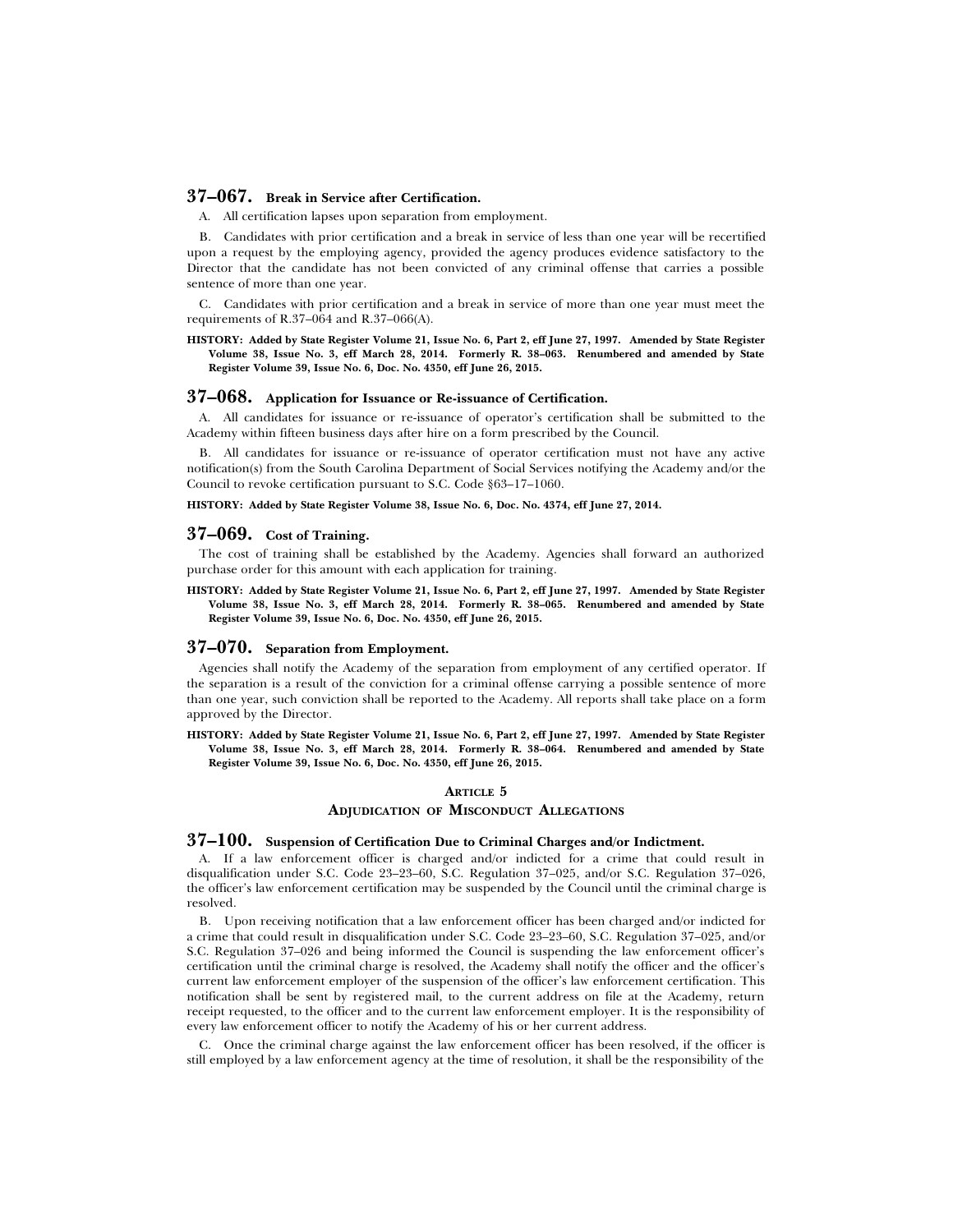law enforcement employer to notify the Academy of the resolution of the criminal charge(s) by providing the Academy with certified copies of the Court document(s) showing the resolution of the criminal charge(s).

**HISTORY: Added by State Register Volume 40, Issue No. 2, Doc. No. 4524, eff February 26, 2016.**

#### **37–101. Request for Contested Case Hearing.**

A. Any candidate/officer/operator whom has an allegation of misconduct as defined by R.37–025, R.37–026, R.37–073 and/or R.37–074 made against them, upon being employed as a law enforcement officer as defined in S.C. Code  $23-23-10(E)(1)$ , may request a contested case hearing on a form prescribed by the Council. A request for contested case hearing must be served on the Academy within thirty (30) days after receipt of the written notice advising them of their right to a contested case hearing due to the allegation of misconduct. The written notice advising the candidate/officer/operator of their right to a contested case hearing due to the allegation of misconduct shall be sent by certified mail to the candidate/officer/operator's address currently on file at the Academy, return receipt requested, as soon as practicable after the Academy has received notice the candidate/officer/operator is employed as a law enforcement officer as defined in S.C. Code  $23-23-10(E)(1)$ . It is the responsibility of every candidate/officer/operator as described in Chapter 37 of these regulations to notify the Academy of his or her current address. All such notices required to be made to the candidate/officer/operator as prescribed in Chapter 37 of these regulations is effective upon mailing as required in this section.

B. A request for contested case hearing under this section must satisfy Rule 262(a), SCACR and Rule 263, SCACR.

**HISTORY: Added by State Register Volume 39, Issue No. 6, Doc. No. 4523, eff June 26, 2015.**

#### **37–102. Failure to Request Contested Case Hearing.**

Any candidate/officer/operator who fails to request a contested case hearing pursuant to R.37–101, shall have a judgment by default made against him/her and the Council may immediately proceed with determining a final agency action.

**HISTORY: Added by State Register Volume 39, Issue No. 6, Doc. No. 4523, eff June 26, 2015.**

# **37–103. Prosecution and Docketing.**

A. When a candidate/officer/operator has requested a contested case hearing pursuant to R.37–101, the Agency making the allegation of misconduct shall handle the prosecution of the claim during the contested case hearing as provided below.

B. Upon receipt of a request for contested case hearing pursuant to R.37–101, a docket number shall be assigned to the case.

**HISTORY: Added by State Register Volume 39, Issue No. 6, Doc. No. 4523, eff June 26, 2015.**

#### **37–104. Discovery.**

A. Any party to a contested case hearing requested pursuant to R.37–101 may engage in discovery only as allowed by this section or the Administrative Procedures Act.

B. Discovery shall be conducted pursuant to Rules 26–37, SCRCP, except:

1. Requests for Admission pursuant to Rule 36, SCRCP are not allowed;

2. Interrogatories pursuant to Rule 33, SCRCP shall be limited to twenty-five (25) interrogatories. In determining the number of interrogatories subparts shall be included, but the standard interrogatories contained in Rule 33(b), SCRCP shall not be included;

3. Physical and mental examinations pursuant to Rule 35, SCRCP do not need to meet the \$100,000 amount in controversy;

4. No more than three (3) depositions may be taken by either party unless the parties consent, with specificity, in writing, to the taking of additional depositions.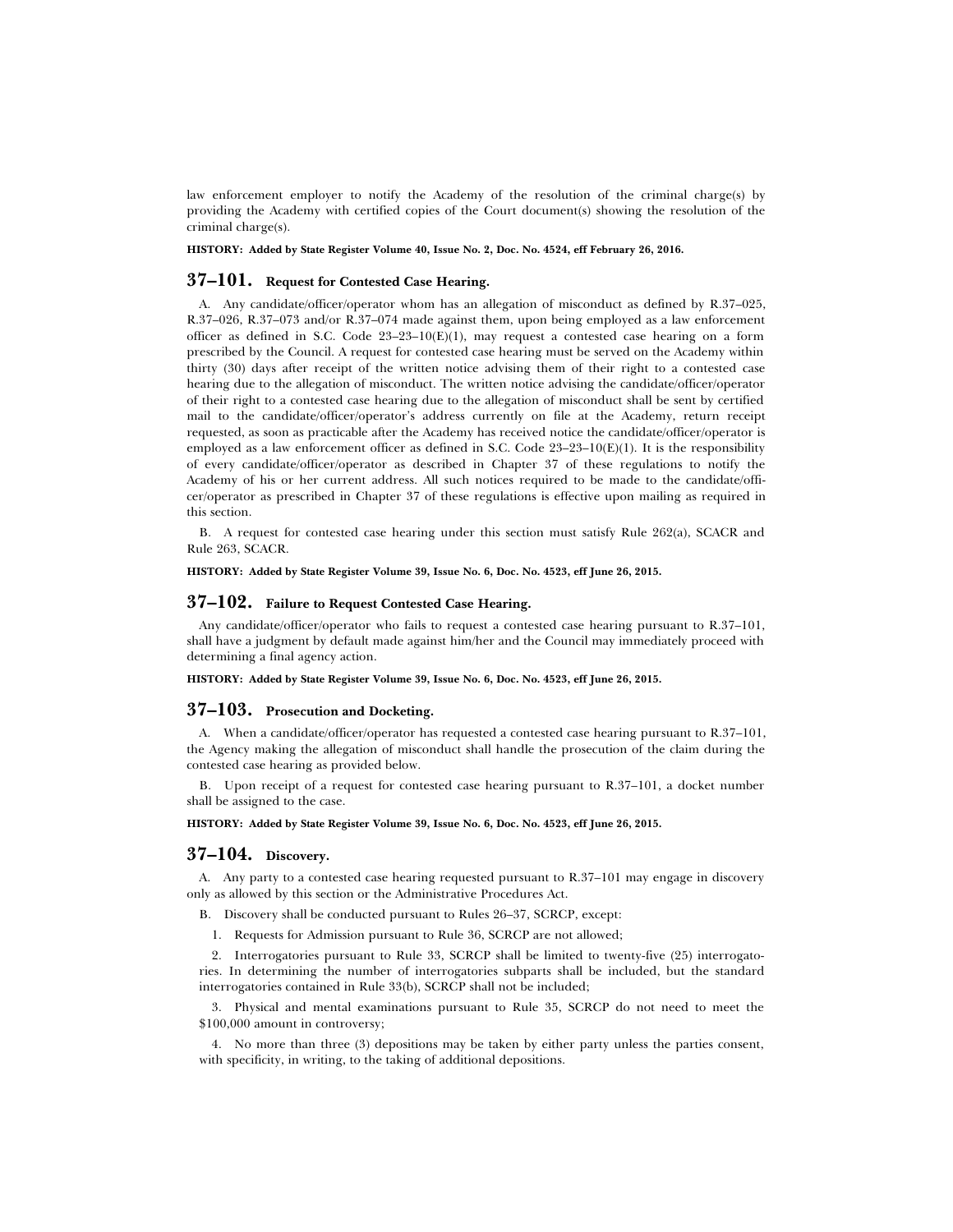C. All discovery must be concluded at least thirty (30) days prior to the contested case hearing provided for in R.37–105.

#### **HISTORY: Added by State Register Volume 39, Issue No. 6, Doc. No. 4523, eff June 26, 2015.**

# **37–105. Contested Case Hearing.**

A. The contested case shall be held upon thirty (30) days notice to the candidate/officer/operator and Agency making the allegation of misconduct.

B. The contested case hearing shall conform to Rule  $43(a)$ ,  $(c)(1)$ ,  $(d)$ ,  $(e)$ ,  $(f)$ ,  $(h)$ ,  $(i)$ , SCRCP, except, counsel is not required to stand during examination.

C. Subpoenas may be issued by the candidate/officer/operator or the Agency making the allegation of misconduct to compel attendance and/or production of evidence at the contested case hearing so long as the subpoena complies with Rule 45, SCRCP and is on a form prescribed by the Council.

D. During the contested case hearing both parties are entitled to cross examine witness and are entitled to present evidence. The candidate/officer/operator is not required to present evidence during the hearing.

E. The contested case hearing shall follow the format of:

- 1. Opening Statement by the Agency making the allegation of misconduct;
- 2. Opening Statement by candidate/officer/operator;
- 3. Presentation of case in chief by the Agency making the allegation of misconduct;
- 4. Presentation of case in chief by the candidate/officer/operator;
- 5. Rebuttal evidence as appropriate;
- 6. Closing Argument by the Agency making the allegation of misconduct; and
- 7. Closing Argument by candidate/officer/operator.

F. The hearing officer may accept evidence that conforms to Rule 6, SCRCrim.P. All other evidence accepted by the hearing officer shall conform to the South Carolina Rules of Evidence, unless otherwise agreed to by the parties.

G. All testimony must be presented under oath.

H. All documentary evidence accepted shall be numbered and labeled ''State'' or ''Respondent'' as appropriate.

I. The contested case hearing shall be documented by a court reporter.

J. Any objections during the contested case hearing shall be ruled on by the hearing officer.

K. In order for a candidate/officer/operator to have a recommendation made against them finding they did commit misconduct pursuant to R.37–025, R.37–026, R.37–073 and/or R.37–074, the hearing officer must find misconduct has been proven by substantial evidence.

L. The hearing officer shall issue a recommendation to the Council based on the evidence accepted during the hearing. The recommendation must include the following:

- 1. Recommended Findings of Fact;
- 2. Recommended Conclusions of Law; and
- 3. If appropriate, recommended sanction pursuant to R.37–108.

M. A copy of the hearing officer's recommendation to the Council shall be provided to the both parties, sent by certified mail to the candidate/officer/operator's address currently on file at the Academy or to the candidate/officer/operator's counsel and sent by certified mail to the Agency's address currently on file at the Academy or the Agency's counsel, return receipt requested, as soon as practicable after the recommendation has been issued. It is the responsibility of every candidate/officer/operator and Agency as described in Chapter 37 of these regulations to notify the Academy of his, her, or its current address. All such notices required to be made to the candidate/officer/operator and Agency as prescribed in Chapter 37 of these regulations is effective upon mailing as required in this section.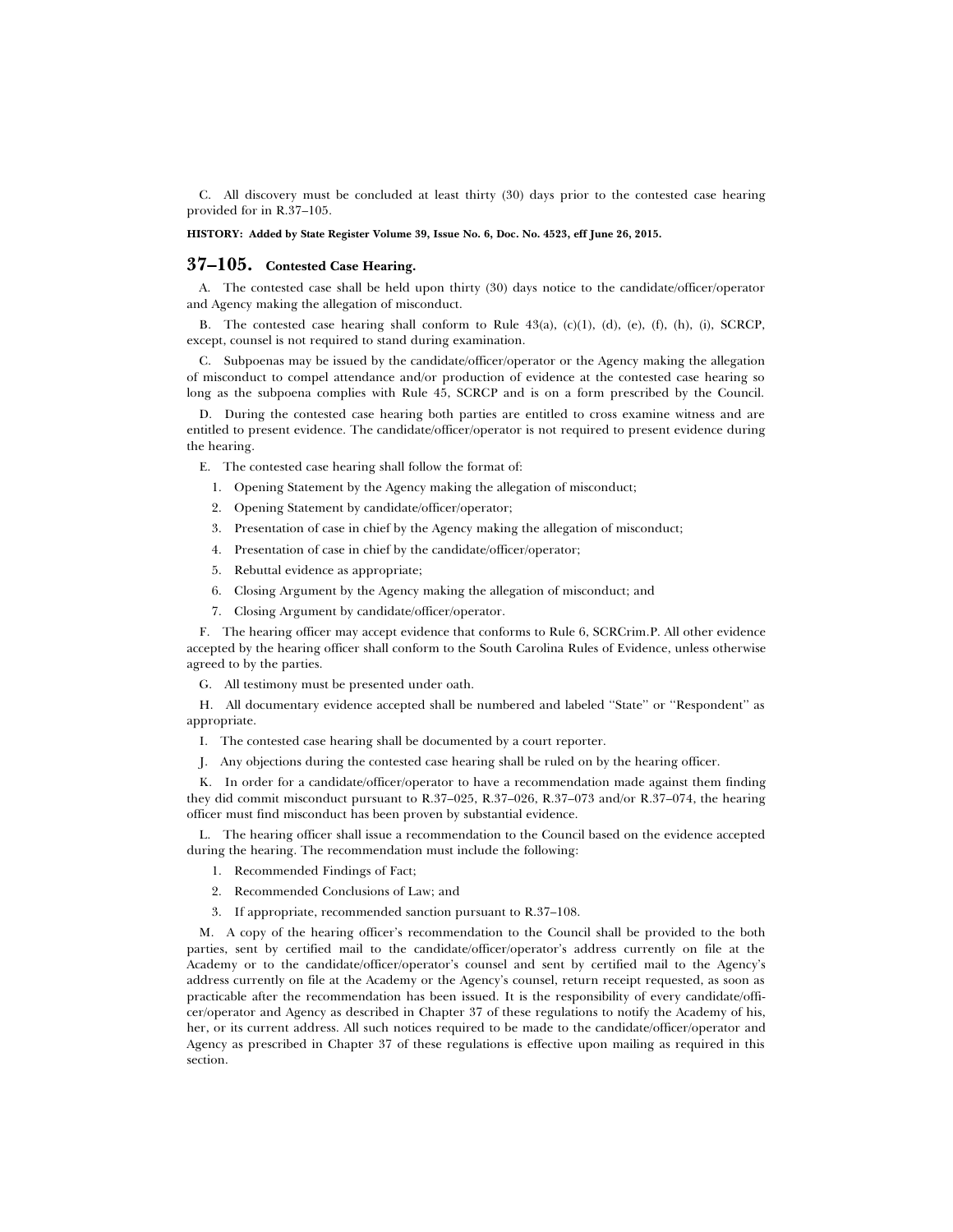N. Duplicate of such notice shall be sent, in the same manner as prescribed in paragraph (M) above, to the current sheriff or chief executive officer of the employing agency or department of the law enforcement officer.

#### **HISTORY: Added by State Register Volume 39, Issue No. 6, Doc. No. 4523, eff June 26, 2015.**

#### **37–106. Failure to Appear at the Contested Case Hearing.**

A. Any candidate/officer/operator or Agency making the allegation of misconduct notified pursuant to R.37–105(A) who fails to appear at the contested case hearing, shall have a judgment by default made against them by the hearing officer, shall have waived their right to present evidence at the contest case hearing, and the hearing officer shall not be required to issue a recommendation pursuant to R.37–105(L). Additionally, when the candidate/officer/operator notified pursuant to R.37–105(A) fails to appear at the contested case hearing, the Council may immediately proceed with determining whether the candidate/officer/operator committed misconduct pursuant to R.37–025, R.37–026, R.37–073 and/or R.37–074 and, if misconduct has been committed, a sanction pursuant to R.37–108 for the misconduct. When the candidate/officer/operator notified pursuant to R.37–105(A) fails to appear, the evidence submitted to the Council shall not be required to conform to the Rules of Evidence.

**HISTORY: Added by State Register Volume 39, Issue No. 6, Doc. No. 4523, eff June 26, 2015.**

#### **37–107. Final Decision by Law Enforcement Training Council.**

A. All Council members, unless recused, shall be provided with a complete transcript of the contested case hearing, copies of all exhibits accepted into evidence during the contested case hearing, and a copy of the hearing officer's recommendation.

B. A quorum of the Council must be present for a final agency decision to be made. A simple majority vote of the quorum of Council members present shall be binding for a final decision issued pursuant to R.37–107(D).

C. In order for a candidate/officer/operator to have a final decision issued finding that they did commit misconduct pursuant to R.37–025, R.37–026, R.37–073 and/or R.37–074, the Council must find misconduct has been proven by substantial evidence.

D. The Council shall issue a final decision based on the evidence accepted during the contested case hearing and the applicable statutes and regulations. The Council may consider the hearing officer's recommendation. The Council's final decision must include the following:

- 1. Findings of Fact;
- 2. Conclusions of Law; and
- 3. If appropriate, sanction(s) pursuant to R.37–108.

The Council may adopt the hearing officer's recommendation as the Council's final decision.

E. The Council may refer the matter back to the hearing officer for further proceedings or may order further evidentiary proceedings before the Council.

F. A copy of the Council's final decision shall be provided to the candidate/officer/operator and the Agency making the allegation of misconduct, sent by certified mail to the candidate/officer/operator's address currently on file at the Academy or to the candidate/officer/operator's counsel and sent by certified mail to the Agency's address currently on file at the Academy or to the Agency's counsel, return receipt requested, as soon as practicable after the final decision has been issued. The candidate/officer/operator shall be informed of his/her right to appeal the Council's final decision pursuant to Sections 1–23–380(B) and 1–23–600(D) of the South Carolina Code of Laws. It is the responsibility of every candidate/officer/operator and Agency as described in Chapter 37 of these regulations to notify the Academy of his, her, or its current address. All such notices required to be made to the candidate/officer/operator and Agency as prescribed in Chapter 37 of these regulations is effective upon mailing as required in this section.

G. Duplicate of such notice shall be sent, in the same manner as prescribed in paragraph (F) above, to the current sheriff or chief executive officer of the employing agency or department of the law enforcement officer.

#### **HISTORY: Added by State Register Volume 39, Issue No. 6, Doc. No. 4523, eff June 26, 2015.**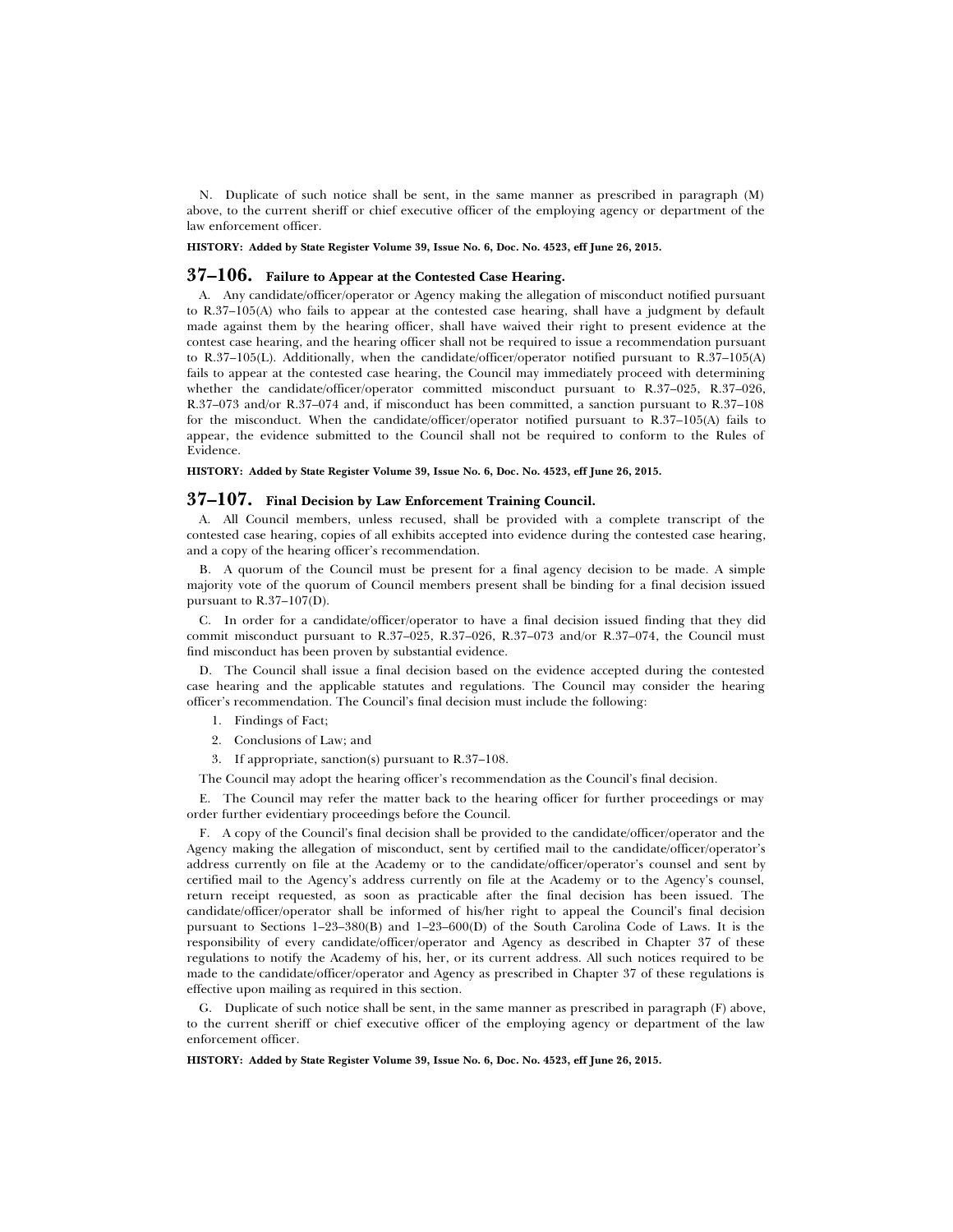# **37–108. Sanctions.**

A. If any candidate/officer/operator is found by substantial evidence to have committed misconduct as defined by R.37–025, R.37–026, R.37–073 and/or R.37–074, such candidate/officer/operator may be sanctioned by the Council as follows, in any combination:

1. Permanent denial and/or revocation (withdrawal) of certification;

- 2. Denial and/or revocation (withdrawal) of certification for a specified amount of time;
- 3. Certification granted with probation;

4. Certification granted with any additional requirements deemed just and proper by the Council; and/or

5. Public reprimand.

B. Any candidate/officer/operator may at any time voluntarily consent to sanctions under this section. Any such consent must:

- 1. Be in writing on a form prescribed by the Council;
- 2. Be signed by the candidate/officer/operator;

3. If the candidate/officer/operator has legal counsel at the time they consent to sanctions, then the candidate/officer/operator must be allowed to consult with their legal counsel regarding the consent to sanctions and the consent to sanctions must be signed by the legal counsel;

4. If criminal prosecution is declined in consideration of the consent to sanctions, then the consent to sanctions must specifically state the same;

5. Must be notarized; and

6. Must be approved by Council.

**HISTORY: Added by State Register Volume 39, Issue No. 6, Doc. No. 4523, eff June 26, 2015.**

# **37–109. Recusal of Council Members.**

A. If a member of the Council filed the allegation of misconduct or is the current sheriff or chief executive officer of the employing agency or department of the candidate/officer/operator, that Council member shall recuse themselves from participating in any hearing, final agency decision, or consent agreement entered into after allegations of misconduct have been filed regarding the matter. That member of the Council shall also be prohibited from discussing the issue with other Council members, except as a witness or party, until after the Council has issued its final agency action and the time for appeal has lapsed or the appeal rights have been exhausted. These prohibitions should not be construed as prohibiting the filing of any documents as required or allowed under Chapter 23 of Title 23 or Chapter 37 of the South Carolina Code of Regulations.

B. If any member of the Council has a personal relationship to the candidate/officer/operator or some other personal connection to the issue before them, then that Council member shall recuse themselves from participating in any hearing, final agency decision, or consent agreement entered into after allegations of misconduct have been filed regarding the matter. That member of the Council shall also be prohibited from discussing the issue with other Council members, except as a witness or party, until after the Council has issued its final agency action and the time for appeal has lapsed or the appeal rights have been exhausted. These prohibitions should not be construed as prohibiting the filing of any documents as required or allowed under Chapter 23 of Title 23 or Chapter 37 of the South Carolina Code of Regulations.

**HISTORY: Added by State Register Volume 39, Issue No. 6, Doc. No. 4523, eff June 26, 2015.**

#### **37–110. Right to be Represented by Counsel.**

A. During all stages under R.37–100 through R.37–108, the candidate/officer/operator and Agency is entitled to be represented by legal counsel.

B. If the candidate/officer/operator or Agency are represented by legal counsel, a notice of such representation must be sent to the Academy and other party.

#### **HISTORY: Added by State Register Volume 39, Issue No. 6, Doc. No. 4523, eff June 26, 2015.**